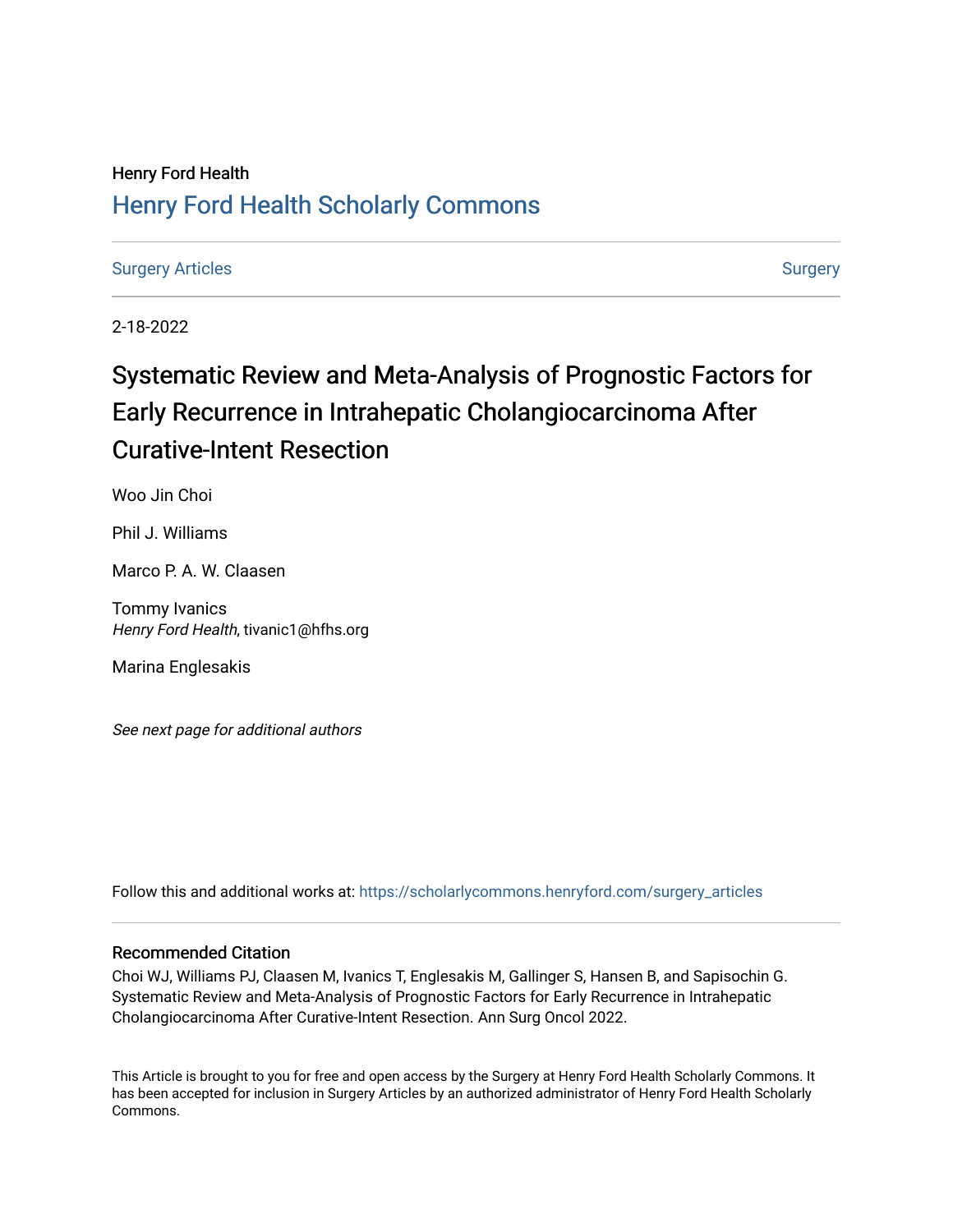## Authors

Woo Jin Choi, Phil J. Williams, Marco P. A. W. Claasen, Tommy Ivanics, Marina Englesakis, Steven Gallinger, Bettina Hansen, and Gonzalo Sapisochin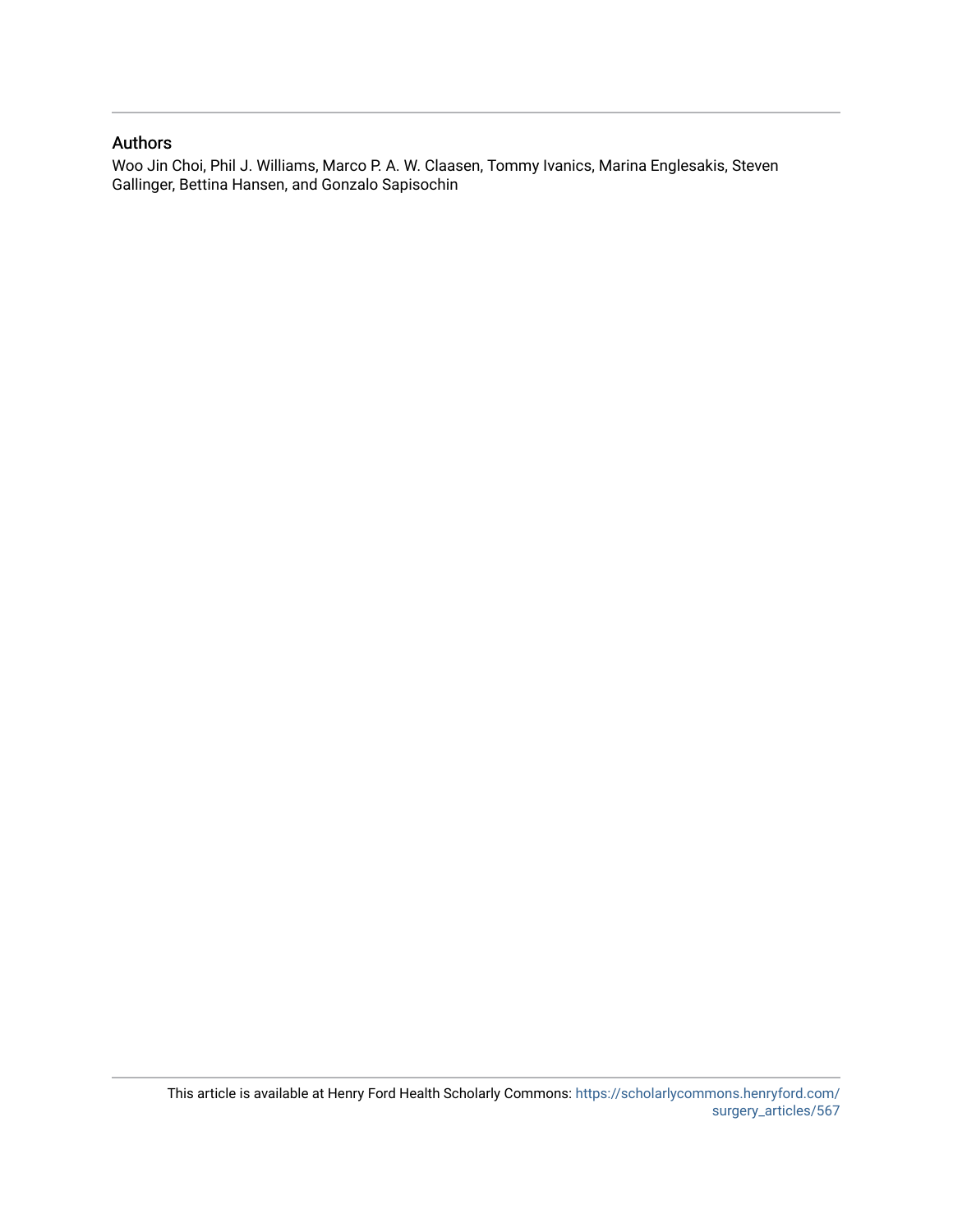REVIEW ARTICLE – HEPATOBILIARY TUMORS

# Systematic Review and Meta-Analysis of Prognostic Factors for Early Recurrence in Intrahepatic Cholangiocarcinoma After Curative-Intent Resection

Woo Jin Choi, MD<sup>1,2</sup>, Phil J. Williams, MD<sup>1</sup>, Marco P. A. W. Claasen, MD<sup>2,3</sup>, Tommy Ivanics, MD<sup>2,4,5</sup>, Marina Englesakis, BA, MLIS $^6$ , Steven Gallinger, MD MSc $^{1,2}$ , Bettina Hansen, PhD $^7$ , and Gonzalo Sapisochin, MD PhD  $MSc^{1,2}$ 

<sup>1</sup>Department of General Surgery, University of Toronto, Toronto, Canada; <sup>2</sup>Division of General Surgery, HPB Surgical Oncology, HBP and Multi Organ Transplant Program, University Health Network, University of Toronto, Toronto, Canada; <sup>3</sup>Department of Surgery, Division of HPB and Transplant Surgery, Erasmus MC Transplant Institute, University Medical Centre Rotterdam, Rotterdam, The Netherlands; <sup>4</sup>Department of Surgery, Henry Ford Hospital, Detroit, MI; <sup>5</sup>Department of Surgical Sciences, Uppsala University, Uppsala, Sweden; <sup>6</sup>Library and Information Services, University Health Network, Toronto, Canada; <sup>7</sup>Center for Liver Disease, University Health Network, Toronto, Canada

#### ABSTRACT

Background. Recurrence rates of intrahepatic cholangiocarcinoma (iCCA) after curative hepatectomy are as high as 50% to 70%, and about half of these recurrences occur within 2 years. This systematic review aims to define prognostic factors (PFs) for early recurrence (ER, within 24 months) and 24-month disease-free survival (DFS) after curative-intent iCCA resections.

Methods. Systematic searching was performed from database inception to 14 January 2021. Duplicate independent review and data extraction were performed. Data on 13 predefined PFs were collected. Meta-analysis was performed on PFs for ER and summarized using forest plots. The Quality in Prognostic Factor Studies tool was used for risk-of-bias assessment.

Results. The study enrolled 10 studies comprising 4158 patients during an accrual period ranging from 1990 to 2016. In the risk-of-bias assessment of patients who experienced ER after curative-intent iCCA resection, six studies were rated as low risk and four as moderate risk (49.6%; 95% confidence interval [CI], 49.2–50.0). Nine

First Received: 13 December 2021 Accepted: 3 February 2022

G. Sapisochin, MD PhD MSc e-mail: Gonzalo.sapisochin@uhn.ca studies were pooled for meta-analysis. Of the postoperative PFs, multiple tumors, microvascular invasion, macrovascular invasion, lymph node metastasis, and R1 resection were associated with an increased hazard for ER or a reduced 24-month DFS, and the opposite was observed for receipt of adjuvant chemo/radiation therapy. Of the preoperative factors, cirrhosis, sex, HBV status were not associated with ER or 24-month DFS.

Conclusion. The findings from this systematic review could allow for improved surveillance, prognostication, and treatment decision-making for patients with resectable iCCAs. Further well-designed prospective studies are needed to explore prognostic factors for iCCA ER with a focus on preoperative variables.

Intrahepatic cholangiocarcinoma (iCCA) is the second most common type of primary liver cancer, with an inci-dence of 0.85 per 100,000 annually.<sup>[1,2](#page-17-0)</sup> Although iCCA is a rare and complex disease, its incidence in in North America has increased almost five-fold, and the reasons for this increase are not clear. $3,4$  Surgery remains the mainstay therapy for curative intent, but only about 20% of iCCAs are surgically resectable at the time of diagnosis. In addition, the recurrence rates after liver resection (LR) are exceedingly high, reaching 50–70% and leaving limited treatment options. $5-7$  In fact, most of the recurrence occurs relatively early, about 25% within 6 months and 50% within 2 years after surgery. $8$ 

 $©$  Society of Surgical Oncology 2022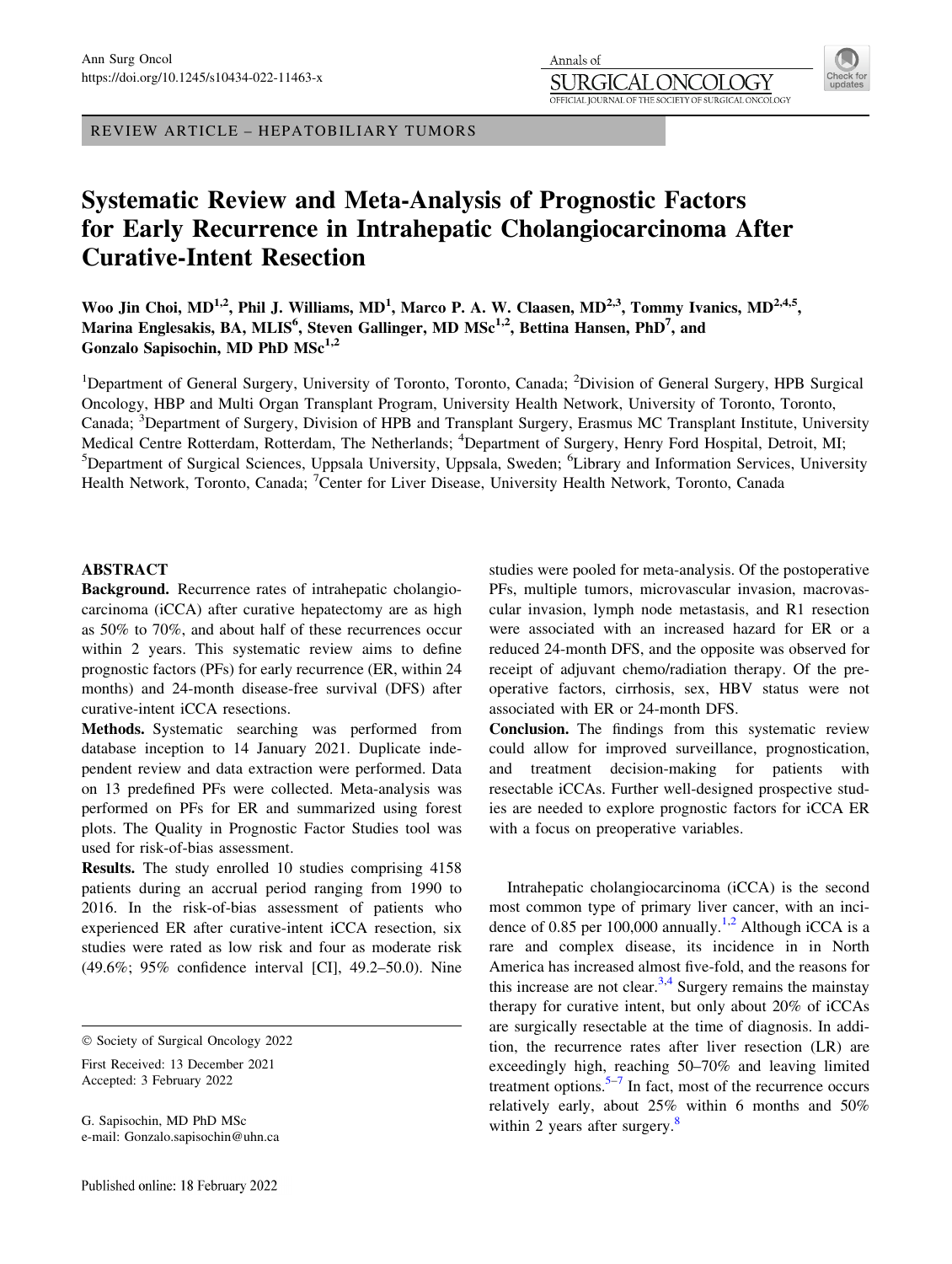In the current literature, the definition of early recurrence (ER) after curative-intent surgery for iCCA varies from 12 to 24 months. $\frac{9,10}{9}$  $\frac{9,10}{9}$  $\frac{9,10}{9}$  The identified risk factors for ER of iCCA are age, cirrhosis, hepatitis B (HBV), carbohydrate antigen 19-9 (CA19-9), tumor size, number of tumor lesions, and lymph node metastases  $(LNM).<sup>8–11</sup>$  $(LNM).<sup>8–11</sup>$  $(LNM).<sup>8–11</sup>$  The cited studies are limited by their small samples, with heterogenicity observed in the measured choice of prognostic factors.<sup>[12](#page-17-0)–[14](#page-17-0)</sup> Moreover, none of the few iCCA recurrence risk stratification tools described in the literature provides a comprehensive summary of the prognostic factors for ER.<sup>[15–21](#page-17-0)</sup> The high recurrence rates underscore the need for better identification of patients with a greater risk for ER both before and after surgery who might benefit from alternative treatment sequencing strategies such as neoad-juvant and/or adjuvant chemotherapy.<sup>[22](#page-17-0)</sup>

The primary objective of this systematic review and meta-analysis was to define prognostic factors for ER, within 24 months after surgery, in adult patients undergoing curative-intent resection of iCCA. The secondary objective was to define prognostic factors for 24-month disease-free survival (DFS) after curative-intent resection of iCCA. This report provides the most up-to-date evidence for identification of patients at highest risk for iCCA ER after curative-intent surgery.

#### METHODS

#### Protocol and Reporting

The protocol for this study was registered with PROS-PERO (ID  $247079$ ).<sup>[23](#page-17-0)</sup> This review was conducted according to the Cochrane Collaboration handbook guidelines and reported following the Preferred Reporting Items for Systematic Reviews and Meta-analyses (PRISMA) statement.

#### Eligibility Criteria

The included articles were randomized/quasi-randomized trials and cohort studies that evaluated the effect of any prognostic factor on the recurrence of iCCA within 24 months after curative intent surgery among adults 18 years of age or older. Studies were considered eligible for inclusion if they reported the absolute rate of iCCA recurrence stratified by a prognostic factor within 24 months after curative-intent surgery (primary outcome), or if they reported the absolute rate of other common cancer outcome measures such as DFS or recurrence-free survival (subsequently denoted as DFS) within 24 months after curative-intent surgery. The study excluded review articles, meta-analyses, case series, and cross-sectional studies, as

well as research in progress, conference proceedings/abstracts, dissertations/theses, and book chapters.

The included studies were specific to histologically confirmed, de novo iCCA. Studies evaluating other common hepatobiliary malignancies such as extrahepatic cholangiocarcinoma, hilar cholangiocarcinoma, gallbladder cancer, hepatocellular carcinoma, or concomitant diseases were excluded.

#### Information Sources and Search Strategy

An academic hospital information specialist (M.E.) developed the search strategies in conjunction with all the authors (Appendix 1). Key search terms were determined from a scoping search of the literature and consultation with experts in the field. The databases Medline, Medline In-Process/ePubs, Embase, Cochrane Central Register of Controlled Trials (CCTR), and the Cochrane Database of Systematic Reviews (CDSR) all were searched via the Ovid platform from inception of the review to 14 January 2021. The search component blocks used were ''cholangiocarcinoma'' and ''intrahepatic'' and ''recurrence'' and "surgery," and "early." All the components included controlled vocabulary and text word terms. The searches were limited to humans and adults, with conference materials removed when possible. No language limits were applied. Citations of all the included studies were searched, and the first 100 hits from Google Scholar also were searched manually for augmenting studies. No gray literature was searched. Plans were made to contact study authors only if clarification was needed.

#### Study Selection Process

Article abstracts identified in the search were independently screened by two authors (W.J.C. and P.J.W.), and those not meeting the eligibility criteria were excluded (Fig. [1\)](#page-4-0). The same two reviewers then assessed the full-text articles. Reviewer disagreements were resolved by consensus and involvement with a third reviewer (G.S.) as needed. Covidence systematic review software (Veritas Health Innovation, Melbourne, Australia) was used for screening and full-text selections.

#### Data Collection Process

The included studies had baseline characteristics and outcome data extracted in duplicate using a piloted, standardized template designed by the authors (W.J.C. and P.J.W.). The data were entered and maintained in Microsoft Excel (Microsoft, Redmond, WA, USA), and accuracy was verified by comparisons between authors.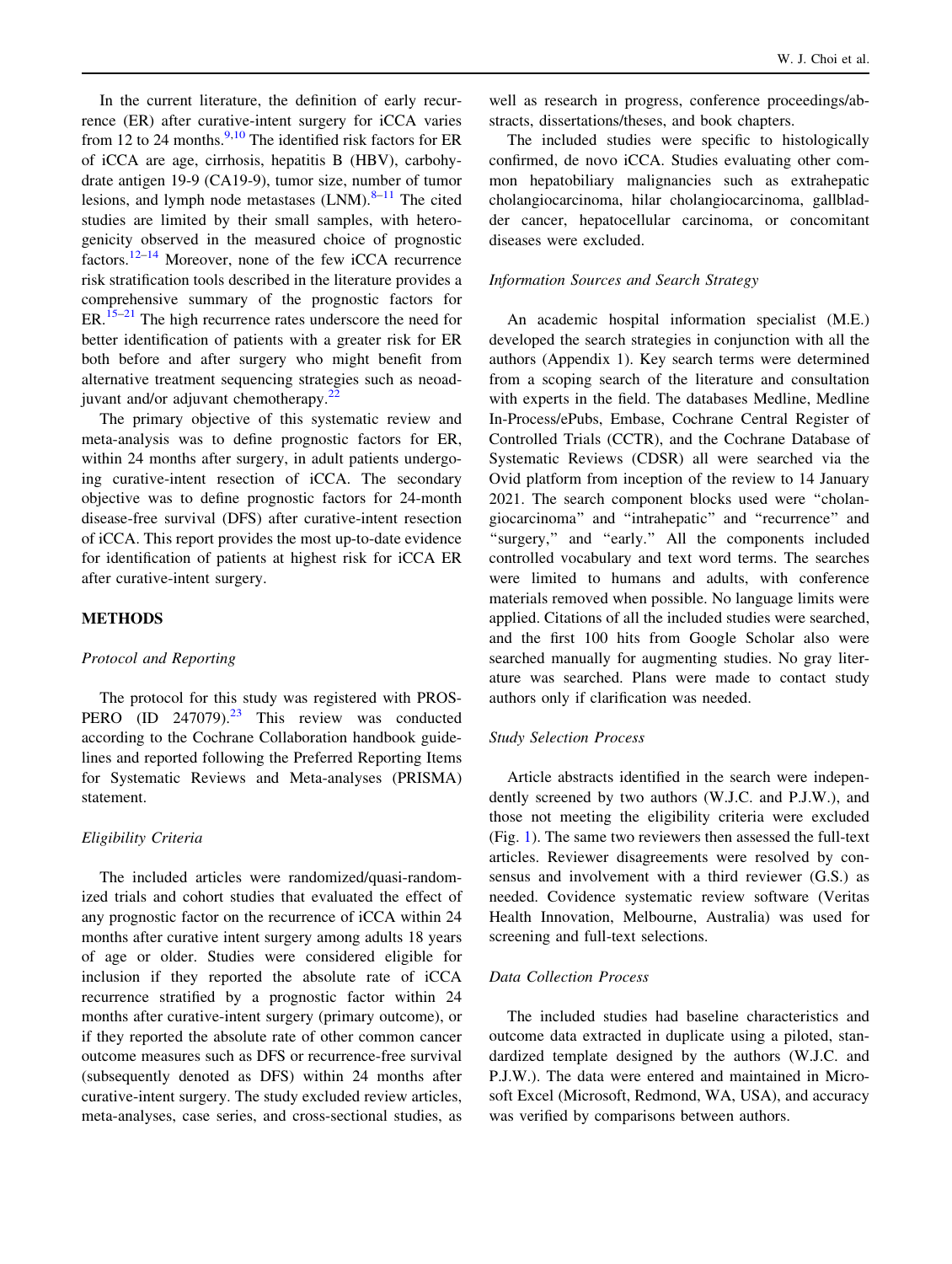<span id="page-4-0"></span>



#### Data Items

The primary outcome of interest in this review was ER, defined as the recurrence rate of iCCA within 24 months after curative-intent surgery. The secondary outcomes of interest were other composite measures of iCCA recurrence and survival within 24 months after curative-intent surgery and included DFS. A list of 13 prognostic factors was developed a priori based on expert consensus and a scoping review of the literature. Data regarding these variables were sought for each included study, and missing data were noted. These factors included patient demographics (age [continuous], sex [binary]), health measures (presence of hepatitis B and/or C infection [binary], cirrhosis [binary]), tumor factors (CA19-9 level [continuous], tumor size [binary,  $>5$  vs.  $\leq 5$  cm], tumor number [continuous], tumor differentiation [poor vs moderate or good tumor differentiation], microvascular invasion [binary], macrovascular invasion [binary], and lymph node metastasis [binary]), and treatment factors (R0 resection [binary] and adjuvant chemotherapy or radiation therapy [binary]). Age, sex, hepatitis B virus (HBV) and/or hepatitis C virus (HCV), cirrhosis, and CA19-9 were categorized as preoperative prognostic factors. Tumor size, tumor number, tumor differentiation, microvascular invasion, macrovascular invasion, LNM, R0 resection, and adjuvant chemotherapy or radiation therapy were categorized as postoperative prognostic factors. Continuous variables were summarized as median (interquartile range) values and categorical variables as percentages.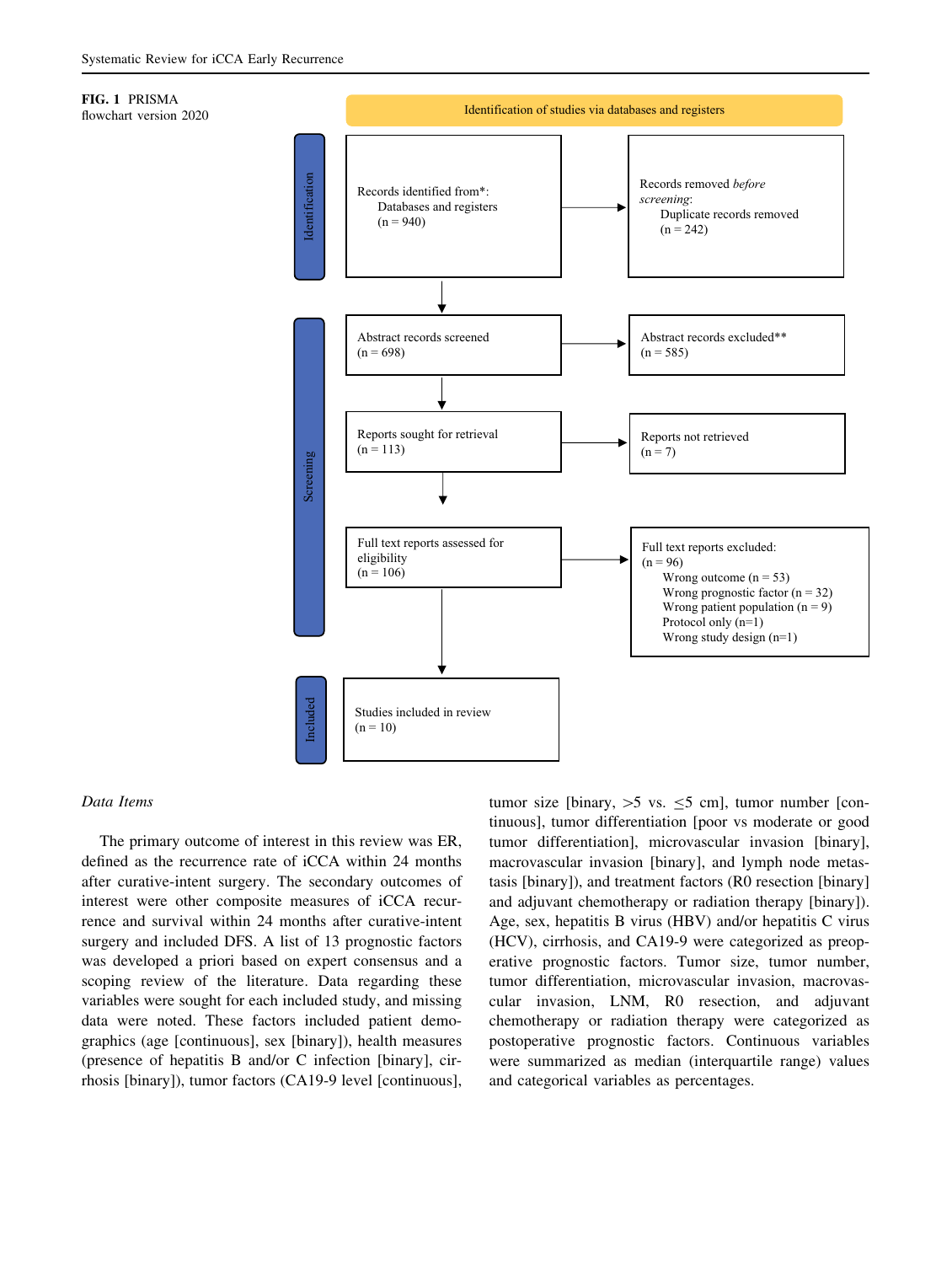#### Study Risk-of-Bias Assessment

## The risk of bias was assessed for each included study by two independent reviewers (W.J.C. and P.J.W.) using the Quality in Prognostic Factor Studies (QUIPS) tool.<sup>[24,25](#page-17-0)</sup> The QUIPS tool comprises six domains used to classify the risk of bias of prognostic factor studies. $^{24}$  $^{24}$  $^{24}$  These domains are study participation, study attrition, prognostic factor measurement, outcome measurement, adjustment for other prognostic factors, and statistical analysis and reporting. Each domain was assigned a risk-of-bias rating (high, moderate, or low), and an overall rating was subsequently applied (a rating of moderate/high risk of bias  $\geq 1$ domain[s] resulted in an overall rating of moderate/high risk of bias). $25$  Disagreements between reviewers were resolved by discussion and consensus.

#### Synthesis of Results

If a prognostic factor associated with the primary or secondary outcome (recurrence or DFS within 24 months) was reported by two or more included studies, then that factor was considered for meta-analysis. When synthesis for extracted data was achievable, Review Manager (v5.3. Copenhagen: The Nordic Cochrane Centre, The Cochrane Collaboration, 2014) was used to perform meta-analyses. $26$ The adjusted summary effects (either as odds ratio [OR] or hazard ratio [HR]) measured in their originally reported form were used. Unadjusted summary effects were used if adjusted summary effects were not available.

Statistical heterogeneity was assessed using the  $I^2$  statistical estimate, and a random-effects model was used in anticipation of heterogeneity across studies. The study categorized  $I^2$  as follows: 40% as low, 40–60% as moderate, 60–75% as substantial, and 75–100% as considerable heterogeneity. Prognostic factors were classified as either preoperative or postoperative, and forest plots were generated to display results.

For the secondary outcomes, HRs were estimated using the Parmar method at 24 months in the DFS Kaplan-Meier curves.[27](#page-17-0) If studies were found using the same database, the degree of the database overlap was assessed based on sample size and study duration. For near complete overlap, the effect estimate was extracted from only one study in the order of preference of reporting (1: adjusted effect estimate; 2: analysis of a larger and more recent patient sample), and sensitivity analysis was conducted.

#### Reporting Bias

If prognostic factors were identified in more than 10 studies, the risk of reporting or publication bias was assessed using funnel plots.<sup>[28](#page-17-0)</sup>

#### RESULTS

#### Study Selection

Our initial search strategy identified 940 studies, 242 of which were duplicates. After the initial title and abstract screening, 585 abstracts were excluded for not meeting our inclusion criteria. A total of 113 full-text articles were sought for retrieval, and 7 reports could not be retrieved with an information specialist's help. Of the 106 full-text articles screened, 96 were excluded. The reasons for the exclusions are demonstrated in the PRISMA flowchart (Fig. [1\)](#page-4-0). Studies excluded for the reason of ''wrong prognostic factor'' mainly consisted of basic science, genetic, and radiologic analyses. The current study included 10 studies. Four studies met our primary objective of reporting  $ER<sub>10,29</sub>$  $ER<sub>10,29</sub>$  $ER<sub>10,29</sub>$  and six studies met our secondary objective of reporting 24-month DFS. $30-35$  $30-35$ 

#### Study Characteristics

The characteristics of the 10 studies meeting our objectives are summarized in Table [1.](#page-6-0) These studies involved 4158 patients. $8-10,29-35$  $8-10,29-35$  Nine of the studies were retrospective cohort studies, and the remaining study was a prospective cohort study. The publication years of the studies ranged from 2010 to 2020.

All the patients underwent curative-intent surgery for iCCA. Of the 10 studies, 4 were from Asia,  $9,10,30$  2 were from Europe,  $3^{1,32}$  $3^{1,32}$  $3^{1,32}$  1 was from Australia,  $3^{3}$  and 3 used the same multicenter database from which the research was conducted in the United States. $8,29,34$  $8,29,34$  The patient accrual period for these 10 studies ranged from 1990 to 2016. The median patient follow-up period reported ranged from 19 to 44 months. $8,9,29$  $8,9,29$  $8,9,29$  The three studies that used the same multicenter database comprised an average of 967 patients (range, 880–1089 patients).<sup>[8,29,](#page-17-0)[34](#page-18-0)</sup>

#### Definition and Reporting of Early Recurrence

Of the four studies that met our primary objective, two used 24 months from the time of surgery as the cutoff time point to define ER.<sup>[9,29](#page-17-0)</sup> Wang et al.<sup>[10](#page-17-0)</sup> used 12 months as the cutoff for ER, and Tsilimigras et al. $8$  used a cutoff of 6 months to define ''very early recurrence (VER). More than 49.6% (95% confidence interval [CI], 49.2–50.0%) of the patients experienced ER (within 12–24 months), and 22.3% experienced VER after curative-intent iCCA resection. The overall iCCA recurrence rate was reported as 59.3–78.8%. Of the patients who experienced ER, the 5-year overall survival (OS) ranged from 8.0 to  $11.6\%$ .<sup>8-10</sup>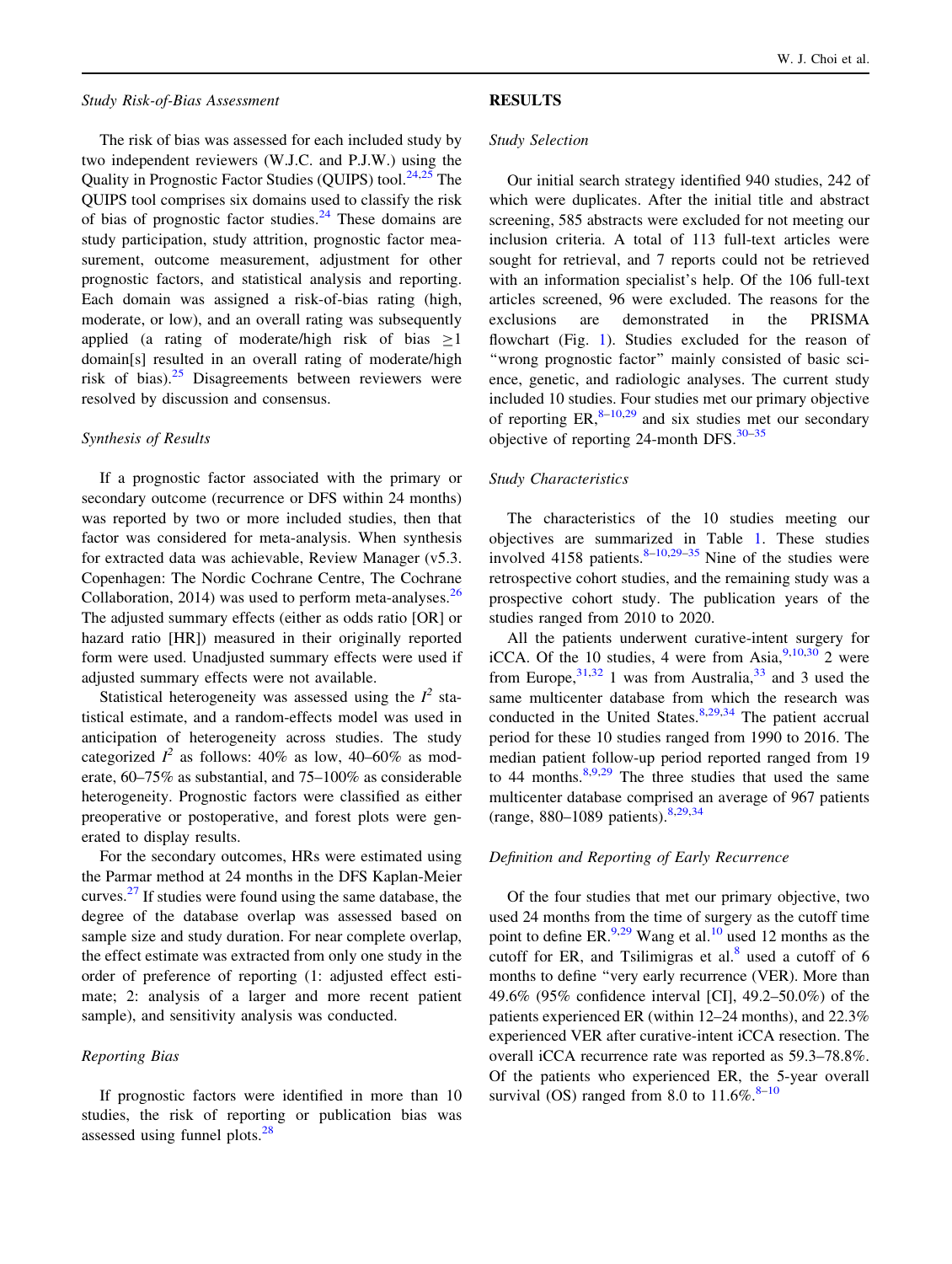<span id="page-6-0"></span>

| First author<br>country)<br>(year)              | period<br>Study | Study<br>design | Inclusion criteria                                                               | Exclusion criteria                                                                                                                                                                                                                                                                                                                                                                    | patients<br>No. of | (months)<br>Median<br>follow-<br>ցե   | definition<br>(months)<br>ER | recurrence<br>Overall<br>rate<br>$($ %) | rate<br>$(\%)$<br>ER           | 5-year OS<br>in ER<br>group<br>$(\%)$                                                                                                                                                                                                                                                                                                                                            |
|-------------------------------------------------|-----------------|-----------------|----------------------------------------------------------------------------------|---------------------------------------------------------------------------------------------------------------------------------------------------------------------------------------------------------------------------------------------------------------------------------------------------------------------------------------------------------------------------------------|--------------------|---------------------------------------|------------------------------|-----------------------------------------|--------------------------------|----------------------------------------------------------------------------------------------------------------------------------------------------------------------------------------------------------------------------------------------------------------------------------------------------------------------------------------------------------------------------------|
|                                                 |                 |                 | Primary objective: early recurrence: summary report for patients in the ER group |                                                                                                                                                                                                                                                                                                                                                                                       |                    |                                       |                              |                                         |                                |                                                                                                                                                                                                                                                                                                                                                                                  |
| multicenter<br>Tsilimigras <sup>8</sup><br>USA. | 1990-2016 RC    |                 | hepatectomy, histologic<br>Curative-intent<br>iCCA                               | Macroscopically positive surgical margins, lack of f/u<br>data, death of loss to f/u without recurrence within<br>6 months                                                                                                                                                                                                                                                            | 880                | 24                                    | $\circ$                      | $\overline{\phantom{a}}$                | 22.3                           | 8.9                                                                                                                                                                                                                                                                                                                                                                              |
| Wang <sup>10</sup> China 2005-2009 RC           |                 |                 | Curative hepatectomy,<br>pathology iCCA                                          | HCC + iCCA, who died during f/u, incomplete data                                                                                                                                                                                                                                                                                                                                      | 259                | $\begin{array}{c} \hline \end{array}$ | $\overline{c}$               | 78.8                                    | 50.2                           | 8.0                                                                                                                                                                                                                                                                                                                                                                              |
| Yang <sup>9</sup> China                         | 2005-2011       | RC              | Curative hepatectomy                                                             | Preoperative TACE, RFA, PEI                                                                                                                                                                                                                                                                                                                                                           | 322                | $\overline{4}$                        | $\overline{24}$              | 59.3                                    | 52.2                           | 11.6                                                                                                                                                                                                                                                                                                                                                                             |
| Zhang <sup>29</sup> USA,<br>multicenter         | 1990-2016 RC    |                 | hepatectomy, histologic<br>Curative-intent<br>iCCA                               | Extrahepatic metastasis, palliative resection, ablation,<br>or intra-arterial therapy only, lost to f/u, missing<br>data                                                                                                                                                                                                                                                              | 933                | 22                                    | $\overline{z}$               | 73.4                                    | 57.9                           |                                                                                                                                                                                                                                                                                                                                                                                  |
|                                                 |                 |                 | Secondary objective: 24 months DFS: summary report for all patients in the study |                                                                                                                                                                                                                                                                                                                                                                                       |                    |                                       |                              |                                         |                                |                                                                                                                                                                                                                                                                                                                                                                                  |
| Ahn <sup>35</sup> Korea                         | 2003-2012       | RC              | Curative hepatectomy                                                             | Combined HCC-CCA, intraductal growing type,<br>periductal infiltrating, R1 resection                                                                                                                                                                                                                                                                                                  | 292                | $\begin{array}{c} \hline \end{array}$ | I                            | 52.3                                    | I                              | I                                                                                                                                                                                                                                                                                                                                                                                |
| multicenter<br>$Hu^{34} USA$                    | 1990-2015 RC    |                 | hepatectomy, histologic<br>Curative-intent<br>iCCA                               | Palliative or R2 resection, ablation, or intra-arterial<br>therapy, extrahepatic metastasis                                                                                                                                                                                                                                                                                           | 1,089              | 35                                    | I                            | 66.9                                    | ı                              |                                                                                                                                                                                                                                                                                                                                                                                  |
| Thailand<br>Luvira <sup>30</sup>                | 2004-2009 RC    |                 | hepatectomy, histologic<br>mass-forming iCCA<br>Curative-intent                  | Periductal infiltration or intraductal tumor                                                                                                                                                                                                                                                                                                                                          | 50                 | I                                     | I                            | 80.0                                    | I                              | I                                                                                                                                                                                                                                                                                                                                                                                |
| Nickkholgh <sup>32</sup><br>Germany             | 2001-2015       | PC              | Hepatectomy, histologic<br>iCA                                                   | No TNM classification, combined HCC, papillary or<br>mucinous adenocarcinoma                                                                                                                                                                                                                                                                                                          | 190                | $\overline{19}$                       | $\overline{1}$               | 45.8                                    | $\overline{1}$                 | I                                                                                                                                                                                                                                                                                                                                                                                |
| Nuzzo <sup>31</sup> Italy                       | 1997-2008       | RC              | Hepatectomy, histologic<br>iCCA                                                  | Primary extrahepatic tumors or metastases                                                                                                                                                                                                                                                                                                                                             | 55                 | 28                                    | $\circ$                      | 61.8                                    | 38.2                           |                                                                                                                                                                                                                                                                                                                                                                                  |
| Australia<br>Saxena <sup>33</sup>               | 1990-2009 RC    |                 | Histologic iCCA referred                                                         | Perihilar tumors                                                                                                                                                                                                                                                                                                                                                                      | 88                 | $\overline{31}$                       | $\overline{\phantom{a}}$     | 68.0                                    | $\begin{array}{c} \end{array}$ | $\begin{array}{c} \rule{0pt}{2.5ex} \rule{0pt}{2.5ex} \rule{0pt}{2.5ex} \rule{0pt}{2.5ex} \rule{0pt}{2.5ex} \rule{0pt}{2.5ex} \rule{0pt}{2.5ex} \rule{0pt}{2.5ex} \rule{0pt}{2.5ex} \rule{0pt}{2.5ex} \rule{0pt}{2.5ex} \rule{0pt}{2.5ex} \rule{0pt}{2.5ex} \rule{0pt}{2.5ex} \rule{0pt}{2.5ex} \rule{0pt}{2.5ex} \rule{0pt}{2.5ex} \rule{0pt}{2.5ex} \rule{0pt}{2.5ex} \rule{0$ |
|                                                 |                 |                 |                                                                                  | survival; PC, prospective cohort; PEI, percutaneous ethanol injection; RC, retrospective cohort; RFA, radiofrequency ablation; any missing or not applicable parts were marked with "-";<br>CCA, cholangiocarcinoma; DFS, disease-free survival; ER, early recurrence; f/u, follow up; HCC, hepatocellular carcinoma; iCCA, intrahepatic cholangiocarcinoma; med, median; OS, overall |                    |                                       |                              |                                         |                                |                                                                                                                                                                                                                                                                                                                                                                                  |
|                                                 |                 |                 |                                                                                  |                                                                                                                                                                                                                                                                                                                                                                                       |                    |                                       |                              |                                         |                                |                                                                                                                                                                                                                                                                                                                                                                                  |

survival; PC, prospective cohort; PEI, percutaneous ethanol injection; RC, retrospective cohort; RFA, radiofrequency ablation; any missing or not applicable parts were marked with "-"; missing or not applicable parts were marked with " ablation; any survival; PC, prospective cohort; PEI, percutaneous ethanol injection; RC, retrospective cohort; RFA, radiofrequency a TACE, transarterial chemoembolization; TNM, tumor-node-metastasis TACE, transarterial chemoembolization; TNM, tumor-node-metastasis

TABLE 1 Included study characteristics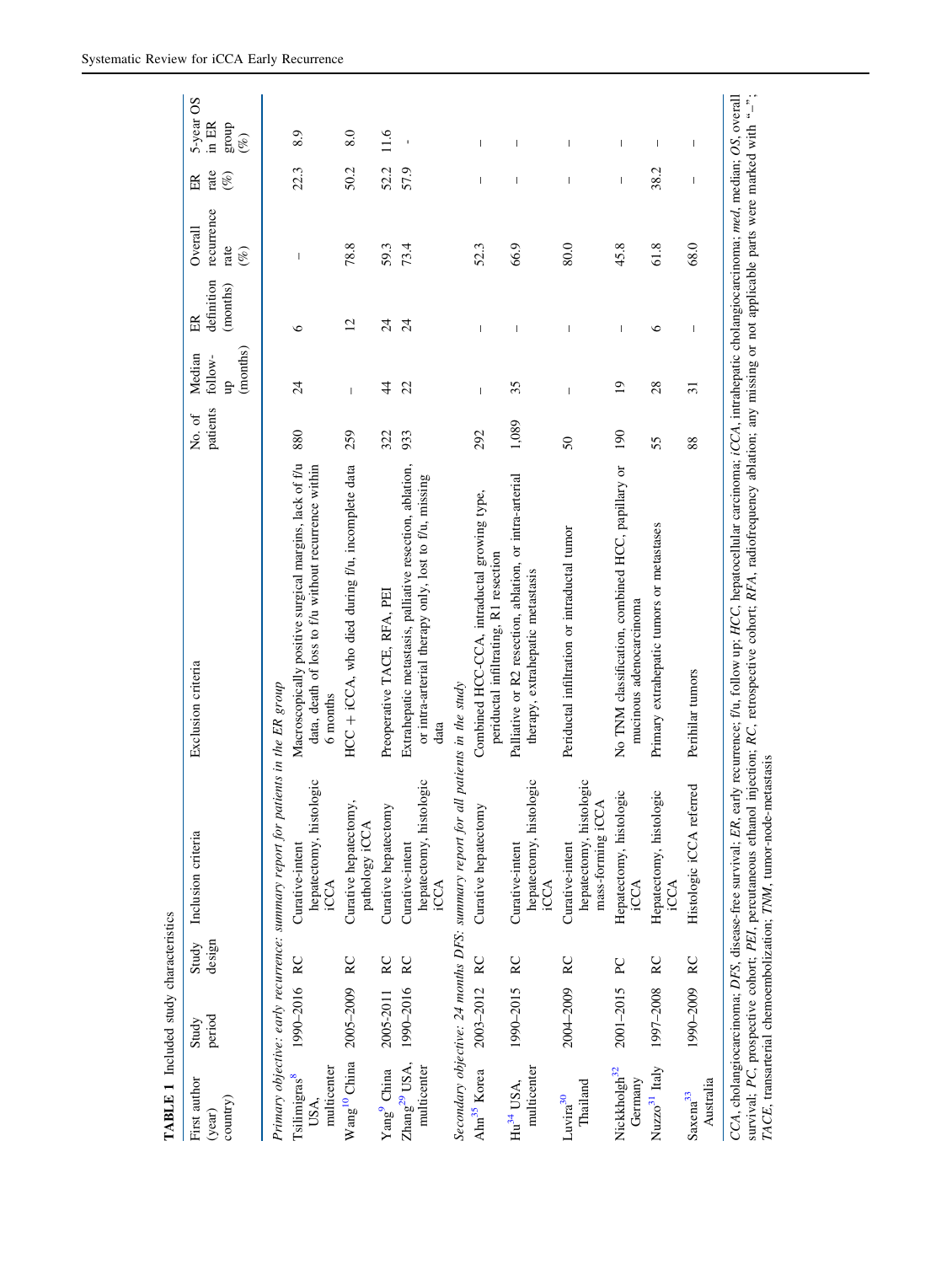#### Prognostic Factors

Before the review search, 13 prognostic factors of interest were identified. The 13 main prognostic factors are summarized in Tables 2 and [3,](#page-8-0) divided into pre- and postoperative factors. In the overall patient groups, the median age ranged from 41 to 63 years, and the proportion of patients with cirrhosis ranged from 11.5 to 31.7%. Multiple tumors were noted in 14.0% to 25.3% of the patients, and 4.7–33.2% of the patients had microvascular invasion. The presence of lymph node metastasis ranged from 15.5 to  $64\%$ .  $8-10,29,30,33$  $8-10,29,30,33$  $8-10,29,30,33$  The R0 rate for the ER group was reported in two studies and ranged from 30.0 to  $87.4\%$  $87.4\%$ .<sup>8,[29](#page-17-0)</sup> A positive HBV status was reported in three studies, up to  $22.8-40.5\%$ .<sup>[9,10,31](#page-17-0)</sup> Postoperative poor tumor differentiation ranged from 10.0 to 28.0% over five studies.<sup>[8](#page-17-0),[9,29](#page-17-0),[30](#page-17-0)[,33](#page-18-0)</sup>

#### Assessment on Risk of Bias in Studies

The risk-of-bias assessment result is presented in Table [4.](#page-9-0) Using the OUIPS tool, $^{24}$  $^{24}$  $^{24}$  10 studies meeting the primary and secondary objectives were rated. $8-10,29$  $8-10,29$  $8-10,29$  Six studies were rated as having an overall low risk of bias,  $8,29-31,33,34$  $8,29-31,33,34$  whereas four studies were rated as having moderate risk of bias.<sup>[9](#page-17-0),[10](#page-17-0)[,32,35](#page-18-0)</sup> No ratings of high risk were made, and no studies were excluded at this stage. Based on a moderate risk of bias present in at least one category, the overall rating of four studies was upgraded to moderate risk.

#### Meta-Analysis for Prognostic Factors

Nine studies with a total of 2189 patients were eligible for the meta-analysis, providing the estimated effects for at least one of the pre-specified prognostic factors for the correct recurrence analysis period (recurrence within 24 months or 24-month DFS).<sup>[9,10,29–](#page-17-0)[35](#page-18-0)</sup> One study was excluded from the meta-analysis for two reasons: (1) sole reporting of summary measures in operating rooms because it could not be pooled with the other studies that reported estimates as HRs and (2) overlapping database with two other studies that also investigated the same prognostic factors.[29](#page-17-0)[,34](#page-18-0)

Adjusted estimates were used wherever possible, and all results were presented as forest plots. The postoperative prognostic factors pooled by HRs included multiple tumors, poor tumor differentiation, microvascular invasion, macrovascular invasion, LNM, adjuvant chemotherapy (CT)/radiation therapy (RT), tumor size ( $>5$  vs.  $\leq$ 5cm), and R1 versus R0 resection (Fig. [2\)](#page-10-0). The preoperative prognostic factors pooled by HRs were cirrhosis, sex, and HBV (Fig. [3](#page-11-0)).f The postoperative prognostic factors associated with an increased hazard of ER were multiple tumors (HR, 1.60; 95% CI, 1.09–2.37;  $I^2 = 21\%$ ), microvascular invasion (HR, 1.57; 95% CI, 1.17–2.10;  $I^2$  = 0%), macrovascular invasion (HR, 1.76; 95% CI, 1.46–2.13;  $I^2 = 0\%$ ), LNM (HR, 1.42; 95% CI, 1.17–1.71;  $I^2 = 0\%$ ), and R1 resection (HR, 1.77; 95% CI, 1.29–2.43;  $I^2 = 0\%$ ]), whereas a reduced ER hazard was associated with adjuvant CT/RT (HR, 0.68; 95% CI, 0.49–0.93;  $I^2$  = 0%). From the two studies included in the adjuvant CT/RT

TABLE 2 Preoperative prognostic factors for ER or 24-month DFS after curative-intent iCCA resection

| First author (year) country                                                      | Median age<br>(years) | Male<br>$(\%)$ | <b>HBV/HCV</b><br>(%) | Cirrhosis<br>(%) | CA19-9                    |
|----------------------------------------------------------------------------------|-----------------------|----------------|-----------------------|------------------|---------------------------|
| Primary objective: early recurrence: summary report for patients in the ER group |                       |                |                       |                  |                           |
| Tsilimigras <sup>8</sup> USA (multicenter)                                       | 55                    | 58.7           |                       | 19.4             | $60.9$ U/ml, med          |
| Wang <sup>10</sup> China                                                         | 55                    | 67.2           | $22.8/-$              | 31.7             | $52.1\%$ , $>37$ U/L      |
| Yang <sup>9</sup> China                                                          | 41                    | 61.9           | 40.5/0.7              | 27.1             | $36.5\%$ , $>89$ U/ml     |
| $\text{Zhang}^{29}$ USA (multicenter)                                            | 58                    | 58.0           |                       | 11.5             | 53.8 U/ml, med            |
| Secondary objective: 24 months DFS: summary report for all patients in the study |                       |                |                       |                  |                           |
| Ahn <sup>35</sup> Korea                                                          |                       |                |                       |                  |                           |
| $Hu^{34}$ USA (multicenter)                                                      |                       |                |                       |                  |                           |
| Luvira <sup>30</sup> Thailand                                                    | 57                    | 50.0           |                       |                  |                           |
| Nickkholgh $32$ Germany                                                          | 63                    | 56.3           |                       |                  | 32.0 (U/ml, med, overall) |
| Nuzzo $31$ Italy                                                                 |                       |                | $40.0/-$              |                  |                           |
| Saxena <sup>33</sup> Australia                                                   | 61                    | 53.0           |                       |                  |                           |
|                                                                                  |                       |                |                       |                  |                           |

CA19-9, carbohydrate antigen 19-9; DFS, disease-free survival; ER, early recurrence; HBV, hepatitis B virus; HCC, hepatocellular carcinoma; HCV, hepatitis C virus, any missing or not applicable parts were marked with "-"; iCCA, intrahepatic cholangiocarcinoma; med, median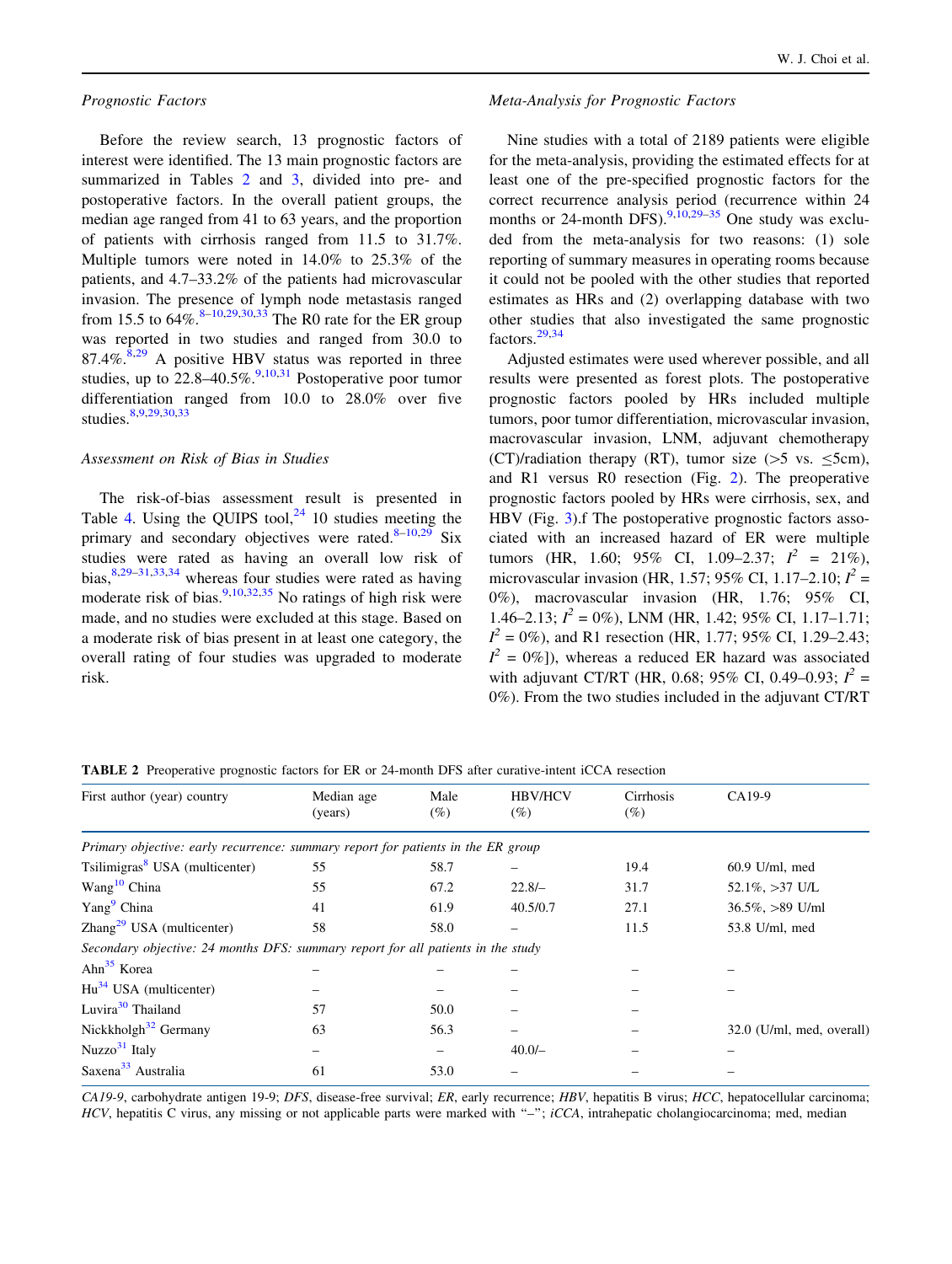| First author (year)<br>country                                                              | Tumor<br>size<br>(cm) | Single<br>tumor<br>$(\%)$ | Poor tumor<br>differentiation<br>(%) | Microvascular<br>invasion<br>(%) | Macrovascular<br>invasion<br>$(\%)$ | <b>LNM</b><br>$(\%)$ | R <sub>0</sub><br>$(\%)$ | Adjuvant<br>CT/RT<br>$(\%)$ |
|---------------------------------------------------------------------------------------------|-----------------------|---------------------------|--------------------------------------|----------------------------------|-------------------------------------|----------------------|--------------------------|-----------------------------|
| Primary objective: early recurrence: summary report for patients in the ER recurrence group |                       |                           |                                      |                                  |                                     |                      |                          |                             |
| Tsilimigras <sup>8</sup> USA<br>(multicenter)                                               | $7.0 \text{ (med)}$   | 74.7                      | 17.0                                 | 33.2                             | 11.7                                | 27.0                 | 83.7 29.8                |                             |
| Wang <sup>10</sup> China                                                                    | 53.3%,<br>>5cm        | 84.6                      |                                      | 4.7                              | 7.0                                 | 15.5                 |                          |                             |
| Yang <sup>9</sup> China                                                                     | 56.2%,<br>>5cm        | 76.6                      | 21.4                                 | 14.0                             |                                     | 18.4                 |                          |                             |
| Zhang <sup>29</sup> USA<br>(multicenter)                                                    | $6.5 \pmod{2}$        | 77.8                      | 18.5                                 | 28.7                             | 12.0                                | 21.7                 | 87.4 36.5                |                             |
| Secondary objective: 24 months DFS: summary report for all patients in the study            |                       |                           |                                      |                                  |                                     |                      |                          |                             |
| Ahn <sup>35</sup> Korea                                                                     |                       |                           |                                      |                                  |                                     |                      |                          |                             |
| $Hu^{34}$ USA (multicenter)                                                                 |                       |                           |                                      |                                  |                                     |                      |                          |                             |
| Luvira <sup>30</sup> Thailand                                                               | 6.5<br>(mean)         | 86.0                      | 10.0                                 |                                  |                                     | 64.0                 | 50.0                     | 32.0                        |
| Nickkholgh $32$ Germany                                                                     | 5.8 (med)             |                           |                                      |                                  |                                     |                      | 64.6                     | 30.5                        |
| Nuzzo (2010) Italy                                                                          |                       |                           |                                      |                                  |                                     |                      |                          |                             |
| Saxena <sup>33</sup> Australia                                                              |                       |                           | 28.0                                 |                                  |                                     | 28.0                 | 30.0                     |                             |

<span id="page-8-0"></span>TABLE 3 Postoperative prognostic factors for ER or 2-year DFS after curative-intent iCCA resection

 $CT$ , chemotherapy; DFS, disease-free survival; ER, early recurrence;  $iCCA$ , intrahepatic cholangiocarcinoma; LNM, lymph node metastasis; med, median; R0, negative margin resection; RT, radiation therapy; any missing or not applicable parts were marked with "-"

analysis, the indications, types, and regimen of adjuvant CT/RT were not reported. $29,30$ 

#### Sensitivity Analyses

Of the prognostic factors analyzed, only microvascular invasion was studied in two almost completely overlapping database studies.<sup>[29](#page-17-0)[,34](#page-18-0)</sup> Because only one of these studies reported the adjusted effect estimate of microvascular invasion, the adjusted effect size was used for pooling, and sensitivity analysis was performed with the study reporting unadjusted effect estimate (Fig. S1). No preoperative prognostic factors such as cirrhosis (HR, 0.89; 95% CI, 0.69–1.16;  $I^2 = 28\%$ ), male sex (HR, 0.90; 95% CI, 0.70–1.14;  $I^2 = 0\%$ ), and HBV status (HR, 0.78; 95% CI, 0.50–1.21;  $I^2 = 76\%$ ), were associated with ER. All but one (HBV) meta-analyzed prognostic factor group were reported as having low heterogeneity ( $I^2 < 40\%$ ). The HBV  $(I<sup>2</sup> = 76%)$  group had substantial heterogeneity. A subgroup analysis could not be performed for the HBV group due to a low number of available studies  $(n = 3)$ .

#### Reporting Bias

Publication bias could not be assessed due to a low number of studies (having fewer than 10 studies per metaanalyzed prognostic factors).

The meta-analysis for microvascular invasion was repeated for sensitivity analysis because two studies (Zhang et al.<sup>[29](#page-17-0)</sup> and Hu et al.<sup>34</sup>) had an overlapping database. The meta-analysis for microvascular invasion was repeated selectively using effect size from the Zhang et al.<sup>[29](#page-17-0)</sup> study only and the Hu et al.<sup>[34](#page-18-0)</sup> study only (Fig. S1). The statistical significance and the effect estimate of the pooled microvascular invasion remained unchanged (HR, 1.56; 95% CI, 1.17–2.10;  $I^2 = 0\%$  and HR, 1.57; 95% CI, 1.34–1.83;  $I^2 = 0\%$ , respectively).

#### DISCUSSION

The current systematic review and meta-analysis summarize the prognostic factors for ER (recurrence within 24 months) and 24-month DFS after curative-intent iCCA resection. Based on the studies included in the review, the definition of ER was defined as recurrence within a range of 12 to 24 months after curative-intent surgery.  $8-10,29$ After curative-intent iCCA resection, 49.6% (95% CI, 49.2–50.0%) of patients experienced ER.<sup>[9,10](#page-17-0),[29](#page-17-0)</sup> Of the 10 included studies, 9 were pooled for meta-analysis of the eligible prognostic factors. Of the postoperative prognostic factors, multiple tumors, microvascular invasion, macrovascular invasion, LNM, and R1 were associated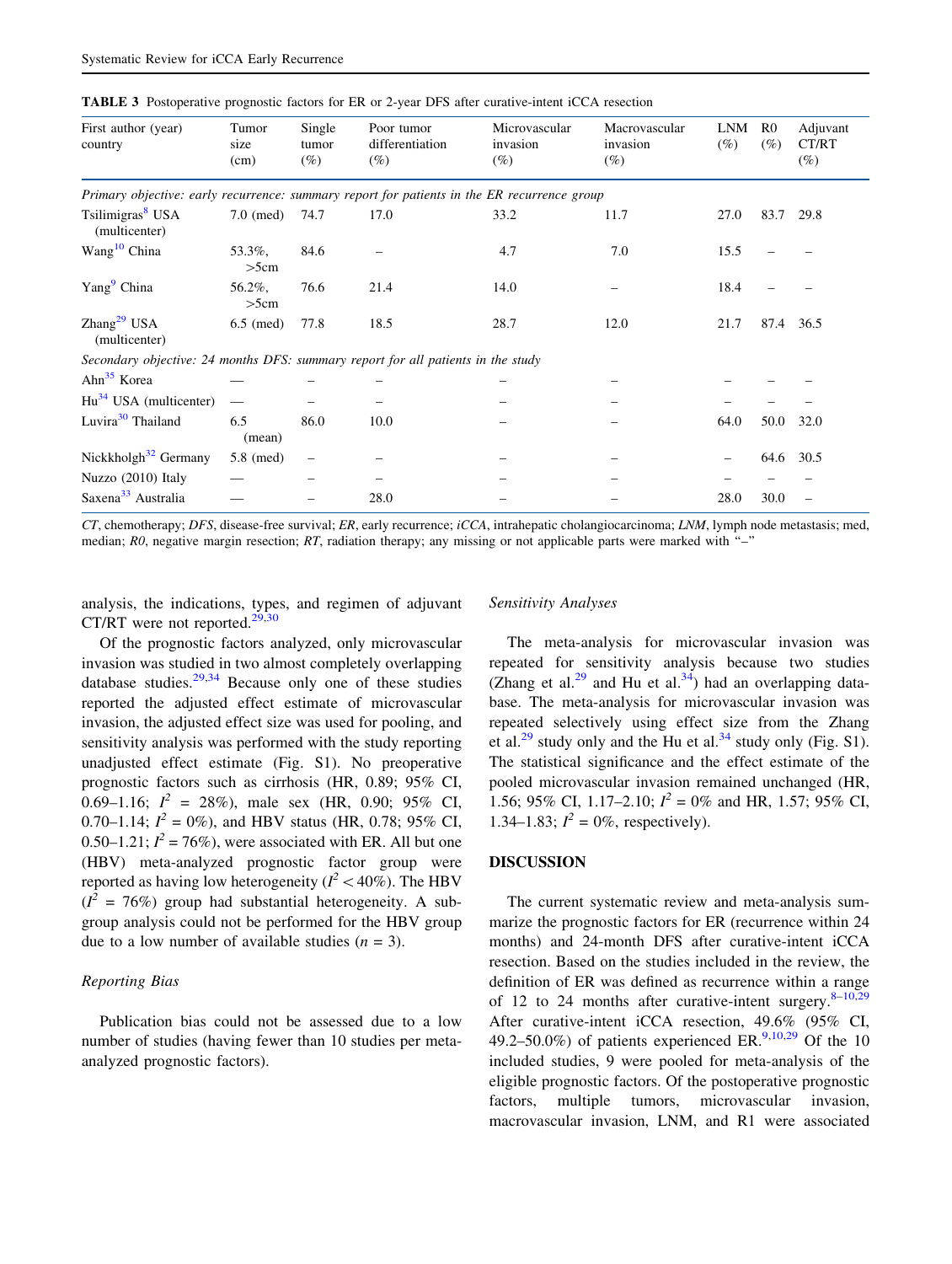<span id="page-9-0"></span>TABLE 4 Risk of bias assessment using Quality in Prognostic factor Studies (QUIPS) tool for the included studies

| First author          | 1. Study<br>participation | 2. Study<br>attrition | 3. PF<br>measurement | 4. Outcome<br>measurement | 5. Adjustment for<br>other PF | 6. Statistical analysis and<br>reporting | Overall |
|-----------------------|---------------------------|-----------------------|----------------------|---------------------------|-------------------------------|------------------------------------------|---------|
| Tsilimigras<br>et al. | Low                       | Low                   | Low                  | Low                       | Low                           | Low                                      | Low     |
| Wang et al.           | Low                       | Mod <sup>a</sup>      | Low                  | Low                       | Low                           | Low                                      | Mod     |
| Yang et al.           | Low                       | Low                   | Low                  | Mod <sup>b</sup>          | Low                           | Low                                      | Mod     |
| Zhang et al.          | Low                       | Low                   | Low                  | Low                       | Low                           | Low                                      | Low     |
| Ahn et al.            | Low                       | Mod <sup>a</sup>      | Low                  | Low                       | Low                           | Low                                      | Mod     |
| Hu et al.             | Low                       | Low                   | Low                  | Low                       | Low                           | Low                                      | Low     |
| Luvira et al.         | Low                       | Low                   | Low                  | Low                       | Low                           | Low                                      | Low     |
| Nickkholgh<br>et al.  | Low                       | Mod <sup>a</sup>      | Low                  | Low                       | Low                           | Low                                      | Mod     |
| Nuzzo et al.          | Low                       | Low                   | Low                  | Low                       | Low                           | Low                                      | Low     |
| Saxena et al.         | Low                       | Low                   | Low                  | Low                       | Low                           | Low                                      | Low     |

Mod, moderate; PF, prognostic factor

a Lacks reporting of exact study attrition rate

<sup>b</sup>Lacks measurement methods for the cancer recurrence.

with an increased hazard for ER or reduced 24-month DFS, whereas receipt of adjuvant chemotherapy/radiation therapy showed the opposite result. Of the preoperative factors, cirrhosis, sex, and HBV status were not associated with ER or 24-month DFS.

This is the first systematic review and meta-analysis to summarize prognostic factors for ER together with 24-month DFS after curative-intent iCCA resection. The ER definition from the four studies ranged from 12 to 24 months, consistent with the studies of other hepatobiliary cancers such as hepatocellular carcinoma or distal cholangiocarcinoma. $8-10,29,36,37$  $8-10,29,36,37$  However, the measured prognostic factors differed across the included studies, with varying adjusted and unadjusted analyses. The rare nature of the disease, the relatively novel concept of ER, and the majority of published studies from single-center populations may have been the reasons for such observed heterogenicity.<sup>[38](#page-18-0)</sup>

After pooling of all data for meta-analysis using 2189 patients, we showed how only the postoperative prognostic factors remained associated with ER or 24-month DFS, whereas none of the pooled preoperative factors were associated with ER. All these postoperative prognostic factors were those available from the final surgical pathology report (tumor numbers, microvascular invasion, macrovascular invasion, LNM, R0 resection) and previously shown to be associated with worse 5-year OS after curative-intent  $iCCA$  resections.<sup>[38](#page-18-0)</sup> Only adjuvant chemotherapy or radiation therapy was shown to be protective for ER, generally supporting the per protocol findings of the BILCAP study.<sup>[39](#page-18-0)</sup> Our findings of these postoperative prognostic factors may be helpful in two ways: (1) by helping to better identify a population at higher risk of ER after iCCA resection and (2) by providing an opportunity to design trials to explore targeted treat-ments in the adjuvant settings.<sup>[40](#page-18-0)</sup>

The results from this systematic review and meta-analysis narrowed the knowledge gap by offering some prognostic factors that might play a vital role in the ER of iCCA after resection and highlighted the scarcity of available preoperative prognostic factors. The pooled preoperative prognostic factors of this meta-analysis were limited to only three variables (sex, cirrhosis, HBV). Other preoperative prognostic factors have been previously evaluated, such as serum biomarkers (i.e., neutrophil-tolymphocyte ratio [NLR]) often sought to augment survival risk stratification tools for patients before undergoing major abdominal liver surgery for iCCA.<sup>15,18</sup> However, these types of serum biomarkers have not been studied in the context of early iCCA recurrence. Furthermore, there are studies using features of radiomics to develop preoperative nomograms to better predict ER of  $\text{icCA}.^{41,42}$ Building a strong library of preoperative prognostic factors for the ER of iCCA will facilitate the design of future prospective studies that could aid in deciding whether to offer neoadjuvant treatments to improve oncologic outcomes for these patients.

This review had several limitations. A small number of studies ( $n = 10$ ) were included, which might have caused a bias toward the null hypothesis in the quantitative synthesis. To mitigate this, adjusted estimates were used preferentially in the pooling of data. However, when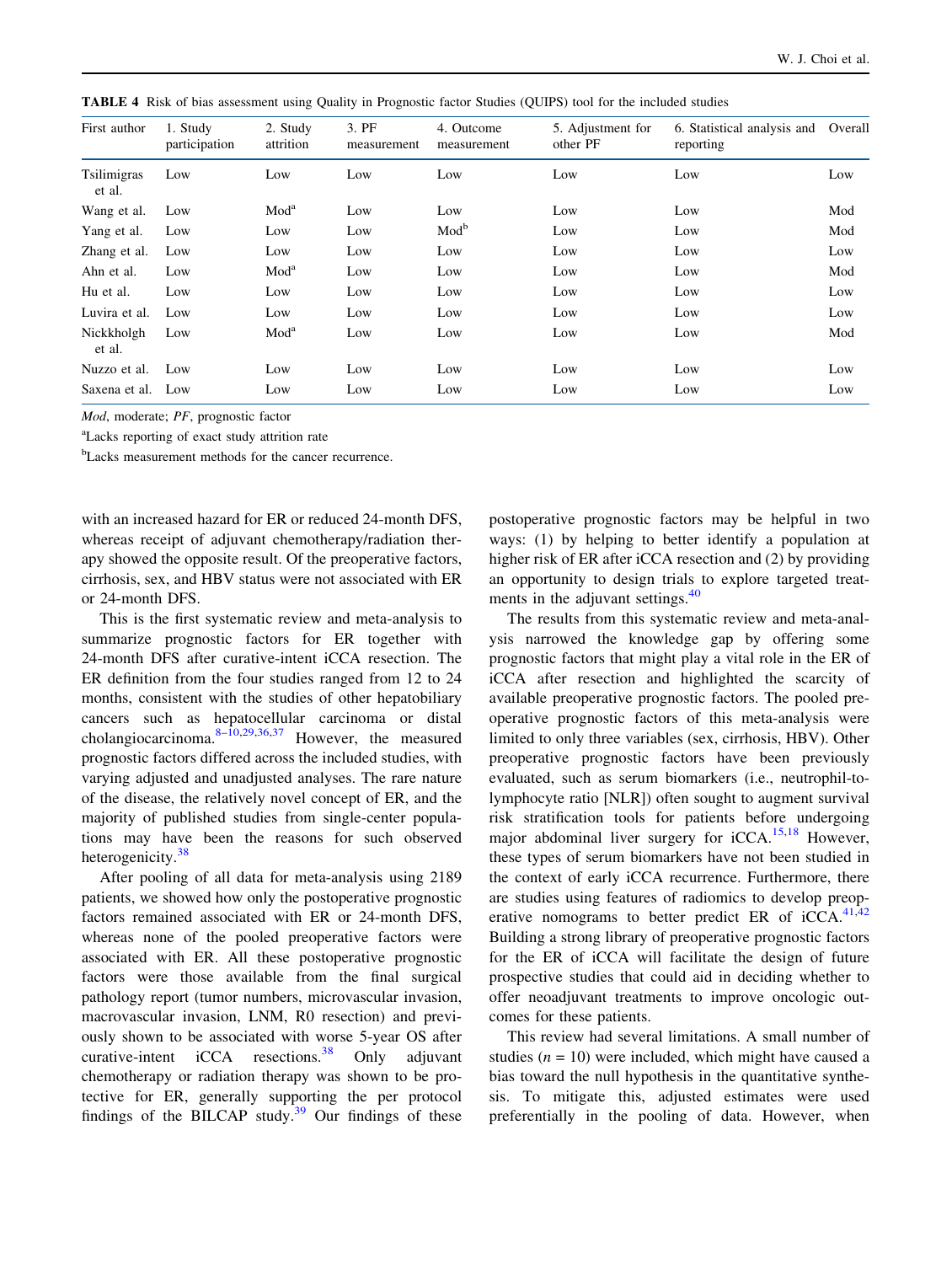<span id="page-10-0"></span>

FIG. 2 Forest plots of pooled postoperative prognostic factors from studies reporting early recurrence or 2-year DFS after curative-intent intrahepatic cholangiocarcinoma (iCCA) resection

adjusted estimates are used from multivariable models including both pre- and postoperative factors, a potential bias toward the postoperative factors might occur, resulting in a stronger association with recurrence because the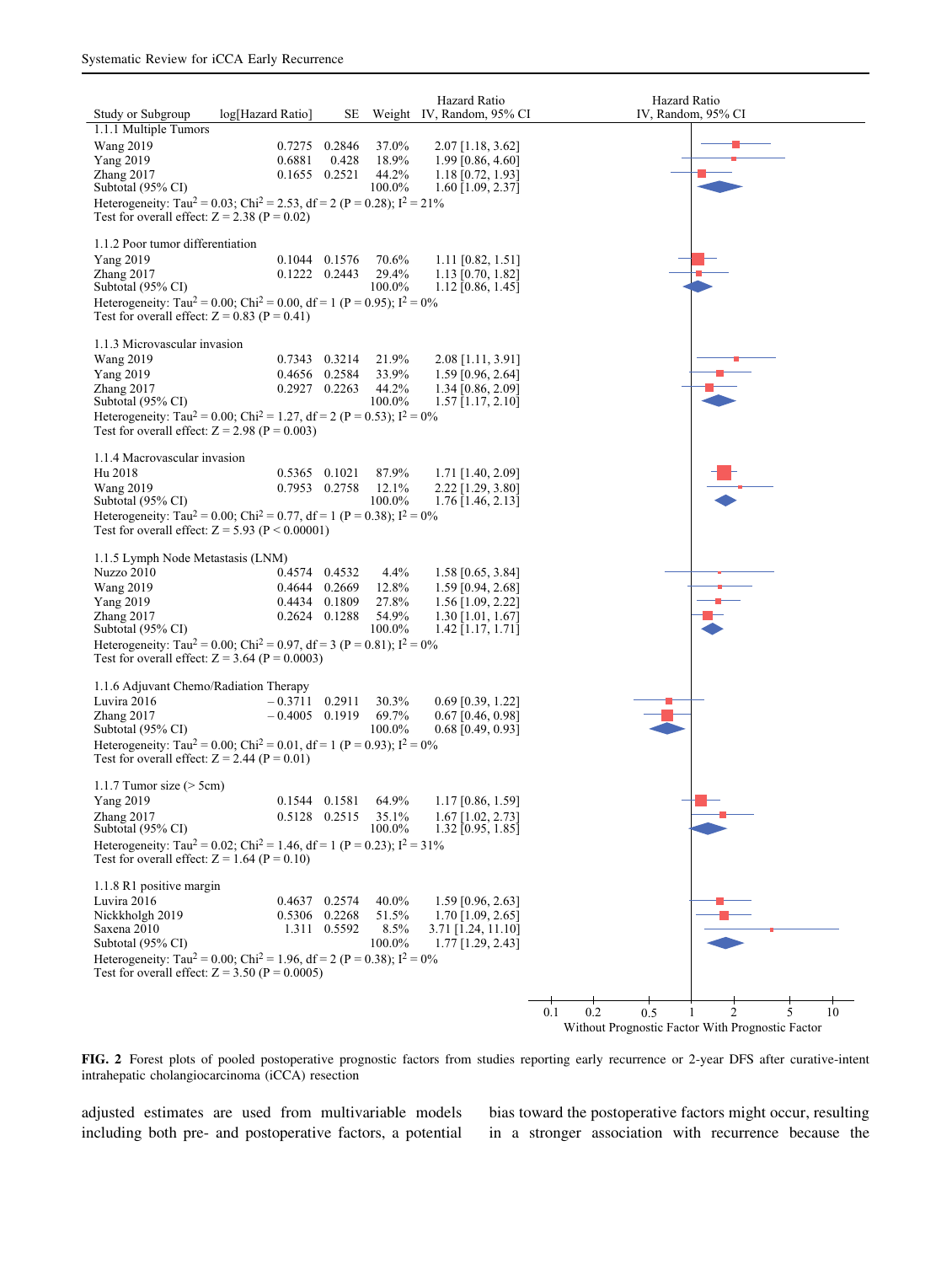<span id="page-11-0"></span>

FIG. 3 Forest plots of pooled preoperative prognostic factors from studies reporting early recurrence or 2-year DFS after curative-intent intrahepatic cholangiocarcinoma (iCCA) resection

estimates are derived mostly from a reliable final surgical pathology report. This could be a partial reason why our meta-analysis did not show any preoperative factors to be a significantly associated with ER or 24-month DFS. Thus, future studies should also include models exclusively analyzing the preoperative risk factors.

Several statistical assumptions made for the meta-analysis involved pooling studies reporting in HRs only, combining ER time points for outcomes ranging from 12 to 24 months, using a mix of adjusted and unadjusted estimates for meta-analyses, and pooling ER outcomes with a 24-month DFS. These limitations could have contributed to the substantial heterogeneity observed in the HBV group meta-analysis ( $I2^2 = 76\%$  $I2^2 = 76\%$  $I2^2 = 76\%$ ). Subgroup analysis could not be performed for the HBV group due to a low number of studies  $(n = 3)$ . Meta-analysis was not feasible for other important prognostic factors such as CA19-9 because their effect estimates using the same definition were reported in fewer than two studies. Despite these limitations, pooling evidence from available observational studies enabled us to synthesize relevant and generalizable risk factors.<sup>[24](#page-17-0)</sup>

#### **CONCLUSION**

This review provides a synthesized summary of the prognostic factors for ER and 24-month DFS for iCCA after curative-intent surgery. These findings could allow for improved surveillance, prognostication, and treatment decision-making for patients with resectable iCCAs.

Further well-designed prospective studies are needed to explore prognostic factors for ER of iCCA focusing on preoperative variables.

#### APPENDIX 1

#### SEARCH STRATEGY

Medline-Ovid MEDLINE(R) 1946 to January 14, 2021

| #  | Searches                                                                                     | Results |
|----|----------------------------------------------------------------------------------------------|---------|
| 1  | cholangiocarcinoma/ or klatskin tumor/                                                       | 9616    |
| 2  | (Adenoma, Bile Duct/ or Bile Duct Neoplasms/) and<br>Liver Neoplasms/                        | 3518    |
| 3  | cholangiocarcinom*.mp.                                                                       | 12771   |
| 4  | cholangiocellular carcinoma*.mp.                                                             | 796     |
| 5  | Klatskin*.mp.                                                                                | 927     |
| 6  | Common Hepatic Duct/ and (Adenocarcinoma/ or<br>Adenoma, Bile Duct/ or Bile Duct Neoplasms/) | 825     |
| 7  | or/1-6 [ Cholangiocarcinoma ]                                                                | 15490   |
| 8  | exp bile ducts, intrahepatic/ or bile canaliculi/                                            | 11545   |
| 9  | intrahepatic*.mp.                                                                            | 35575   |
| 10 | intra-hepatic*.mp.                                                                           | 962     |
| 11 | or/8-10 [Intrahepatic ]                                                                      | 37008   |
| 12 | 7 and 11 [ Cholangiocarcinoma $+$ Intrahepatic ]                                             | 7493    |
| 13 | Recurrence/                                                                                  | 185969  |
| 14 | Neoplasm Recurrence, Local/                                                                  | 120657  |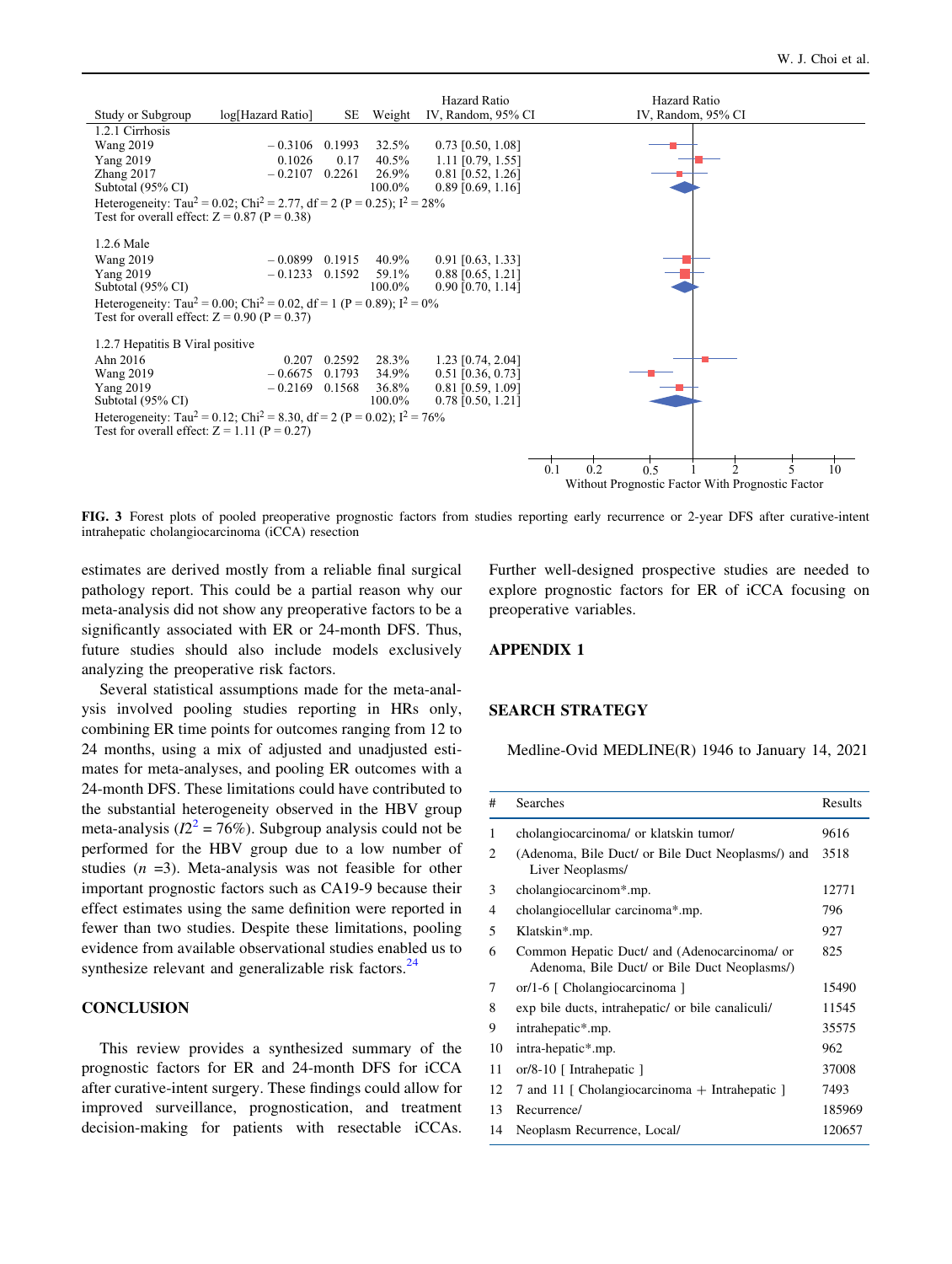| #  | Searches                                                                                                     | Results |
|----|--------------------------------------------------------------------------------------------------------------|---------|
| 15 | recidiv*.mp.                                                                                                 | 11368   |
| 16 | recur*.mp.                                                                                                   | 651873  |
| 17 | recur*.kw.                                                                                                   | 11331   |
| 18 | recrudescen*.mp,kw.                                                                                          | 3241    |
| 19 | relaps*.mp, kw.                                                                                              | 165638  |
| 20 | Disease-Free Survival/                                                                                       | 75806   |
| 21 | Survival Analysis/                                                                                           | 138074  |
| 22 | Survival Rate/                                                                                               | 177115  |
| 23 | (progress* adj2 surviv*).mp,kw.                                                                              | 42960   |
| 24 | (diseas* adj2 surviv*).mp,kw.                                                                                | 106691  |
| 25 | (surviv* adj2 analy*).mp,kw.                                                                                 | 170692  |
| 26 | (rate? adj2 surviv*).mp,kw.                                                                                  | 281829  |
| 27 | "cancer free".mp,kw.                                                                                         | 3685    |
| 28 | exp Neoplasm Metastasis/                                                                                     | 206891  |
| 29 | sc.fs. [secondary]                                                                                           | 161616  |
| 30 | Micrometast*.mp,kw.                                                                                          | 6329    |
| 31 | Micro-metast*.mp,kw.                                                                                         | 462     |
| 32 | metasta*.mp,kw.                                                                                              | 506242  |
| 33 | secondary.mp, kw.                                                                                            | 827441  |
| 34 | metastasectom*.mp,kw.                                                                                        | 2302    |
| 35 | or/13-34 [ Recurrence & related terms ]                                                                      | 2110846 |
| 36 | 12 and 35 [ Cholangiocarcinoma $+$ Intrahepatic $+$<br>Recurrence ]                                          | 3552    |
| 37 | exp Surgical Procedures, Operative/                                                                          | 3199040 |
| 38 | su.fs.                                                                                                       | 2017941 |
| 39 | (surgery or surgeries or surgical* or operat* or<br>laparoscop* or resect* or reresect* or<br>reoperat*).mp. | 3428085 |
| 40 | cholangio*ectom*.mp.                                                                                         | 3       |
| 41 | cholangio*ostom*.mp.                                                                                         | 184     |
| 42 | hepatectom*.mp.                                                                                              | 36041   |
| 43 | hepato*ostom*.mp.                                                                                            | 318     |
| 44 | metastectom*.mp.                                                                                             | 78      |
| 45 | necrosectom*.mp.                                                                                             | 836     |
| 46 | posthepatectom*.mp.                                                                                          | 390     |
| 47 | post-hepatectom*.mp.                                                                                         | 405     |
| 48 | hemihepatectom*.mp.                                                                                          | 877     |
| 49 | hemi-hepatectom*.mp.                                                                                         | 103     |
| 50 | lobectom*.mp.                                                                                                | 17503   |
| 51 | (minimal* adj3 invasiv*).mp.                                                                                 | 70591   |
| 52 | Hepatectomy/                                                                                                 | 30410   |
| 53 | (excis* adj8 (liver? or hepat*)).mp.                                                                         | 2664    |
| 54 | transplant*.mp.                                                                                              | 720204  |
| 55 | graft*.mp.                                                                                                   | 362724  |
| 56 | allograft*.mp.                                                                                               | 67427   |
| 57 | or/37-56 [ Surgery ]                                                                                         | 4915416 |
| 58 | 36 and 57 [ Cholangiocarcinoma + Intrahepatic +<br>Recurrence + Surgery ]                                    | 2580    |
| 59 | (early or earlier or earliest).mp.                                                                           | 1626807 |
| 60 | (time adj3 recur*).mp.                                                                                       | 9111    |
| 61 | (time adj3 relaps*).mp.                                                                                      | 4394    |

| #  | Searches                                                                                                                                                                                                                                                                                                                                                                                                                                                                                                                                                                                                                                                                                                                                                                                                                                                                                                                                                                                                                                                                          | Results |
|----|-----------------------------------------------------------------------------------------------------------------------------------------------------------------------------------------------------------------------------------------------------------------------------------------------------------------------------------------------------------------------------------------------------------------------------------------------------------------------------------------------------------------------------------------------------------------------------------------------------------------------------------------------------------------------------------------------------------------------------------------------------------------------------------------------------------------------------------------------------------------------------------------------------------------------------------------------------------------------------------------------------------------------------------------------------------------------------------|---------|
| 62 | timing.mp.                                                                                                                                                                                                                                                                                                                                                                                                                                                                                                                                                                                                                                                                                                                                                                                                                                                                                                                                                                                                                                                                        | 116605  |
| 63 | Time Factors/                                                                                                                                                                                                                                                                                                                                                                                                                                                                                                                                                                                                                                                                                                                                                                                                                                                                                                                                                                                                                                                                     | 1199216 |
| 64 | or/59-63 [ Early [NA1] ]                                                                                                                                                                                                                                                                                                                                                                                                                                                                                                                                                                                                                                                                                                                                                                                                                                                                                                                                                                                                                                                          | 2760065 |
| 65 | 58 and 64 [ Cholangiocarcinoma + Intrahepatic +<br>$Recurrence + Surgery + Early$ ]                                                                                                                                                                                                                                                                                                                                                                                                                                                                                                                                                                                                                                                                                                                                                                                                                                                                                                                                                                                               | 539     |
| 66 | (animal or animals or ape or apes or baboon or<br>baboons or bat or bats or bird or birds or boar or<br>boars or bonobo or bonobos or bovine or camel or<br>camels or canine or canines or cat or cats or cattle<br>or chicken or chickens or chimpanzee or<br>chimpanzees or dog or dogs or dromedary or<br>dromedaries or duck or ducks or equine or equines<br>or feline or felines or ferret or ferrets or frog or<br>frogs or fowl or fowls or goat or goats or hare or<br>hares or hen or hens or horse or horses or lamb or<br>lambs or livestock or macaque or macaques or<br>mandrill or mandrills or mice or mink or minks or<br>monkey or monkeys or mouse or murine or ovine<br>or pig or pigs or piglet or piglets or poultry or<br>porcine or orangutan or orangutans or rabbit or<br>rabbits or rat or rats or rodent or rodents or sheep or<br>swine or tamarin or tamarins or tiger or tigers or<br>veterinary or veterinarian or veterinarians or<br>waterfowl or waterfowls or weasel or weasels or<br>veterinar* or (veterinar* or fish or shellfish)).ti,jw. | 2553335 |
| 67 | 65 not 66                                                                                                                                                                                                                                                                                                                                                                                                                                                                                                                                                                                                                                                                                                                                                                                                                                                                                                                                                                                                                                                                         | 536     |
| 68 | (human* or patient? or man or mankind or men or<br>women or woman or adult*).ti,jw.                                                                                                                                                                                                                                                                                                                                                                                                                                                                                                                                                                                                                                                                                                                                                                                                                                                                                                                                                                                               | 3466040 |
| 69 | 65 and 68                                                                                                                                                                                                                                                                                                                                                                                                                                                                                                                                                                                                                                                                                                                                                                                                                                                                                                                                                                                                                                                                         | 104     |
| 70 | limit 65 to humans                                                                                                                                                                                                                                                                                                                                                                                                                                                                                                                                                                                                                                                                                                                                                                                                                                                                                                                                                                                                                                                                | 534     |
| 71 | 67 or 69 or 70                                                                                                                                                                                                                                                                                                                                                                                                                                                                                                                                                                                                                                                                                                                                                                                                                                                                                                                                                                                                                                                                    | 536     |
| 72 | remove duplicates from 71                                                                                                                                                                                                                                                                                                                                                                                                                                                                                                                                                                                                                                                                                                                                                                                                                                                                                                                                                                                                                                                         | 536     |
| 73 | (adolescence or adolescent or adolescents or babies or<br>baby or boy or boys or child or childhood or<br>children or childrens or children's or fetus or fetal<br>or foetus or foetal or girl or girls or infancy or<br>infant or infants or neonatal or neonatally or<br>neonate or neonates or newborn or newborns or<br>paediatric or paediatrician or paediatricians or<br>paediatrics or pediatric or pediatrician or<br>pediatricians or pediatrics or preschool* or teen or<br>teenage or teenagers or teens or toddler or toddlers<br>or tween* or youth or youths).ti,jw.                                                                                                                                                                                                                                                                                                                                                                                                                                                                                               | 1662392 |
| 74 | 72 not 73                                                                                                                                                                                                                                                                                                                                                                                                                                                                                                                                                                                                                                                                                                                                                                                                                                                                                                                                                                                                                                                                         | 533     |
| 75 | (elder* or senior? or aged or adult* or man or men or<br>woman or women).ti,jw.                                                                                                                                                                                                                                                                                                                                                                                                                                                                                                                                                                                                                                                                                                                                                                                                                                                                                                                                                                                                   | 847112  |
| 76 | 72 and 75                                                                                                                                                                                                                                                                                                                                                                                                                                                                                                                                                                                                                                                                                                                                                                                                                                                                                                                                                                                                                                                                         | 6       |
| 77 | limit 72 to ("all infant (birth to 23 months)" or "all<br>child (0 to 18 years)" or "newborn infant (birth to<br>1 month)" or "infant (1 to 23 months)" or<br>"preschool child (2 to 5 years)" or "child (6 to 12<br>years)" or "adolescent (13 to 18 years)")                                                                                                                                                                                                                                                                                                                                                                                                                                                                                                                                                                                                                                                                                                                                                                                                                    | 21      |
| 78 | 72 not 77                                                                                                                                                                                                                                                                                                                                                                                                                                                                                                                                                                                                                                                                                                                                                                                                                                                                                                                                                                                                                                                                         | 515     |
| 79 | limit 72 to ("all adult (19 plus years)" or "young<br>adult (19 to 24 years)" or "adult (19 to 44 years)"<br>or "young adult and adult (19-24 and 19-44)" or<br>"middle age (45 to 64 years)" or "middle aged (45<br>plus years)" or "all aged (65 and over)" or "aged<br>$(80$ and over)")                                                                                                                                                                                                                                                                                                                                                                                                                                                                                                                                                                                                                                                                                                                                                                                       | 422     |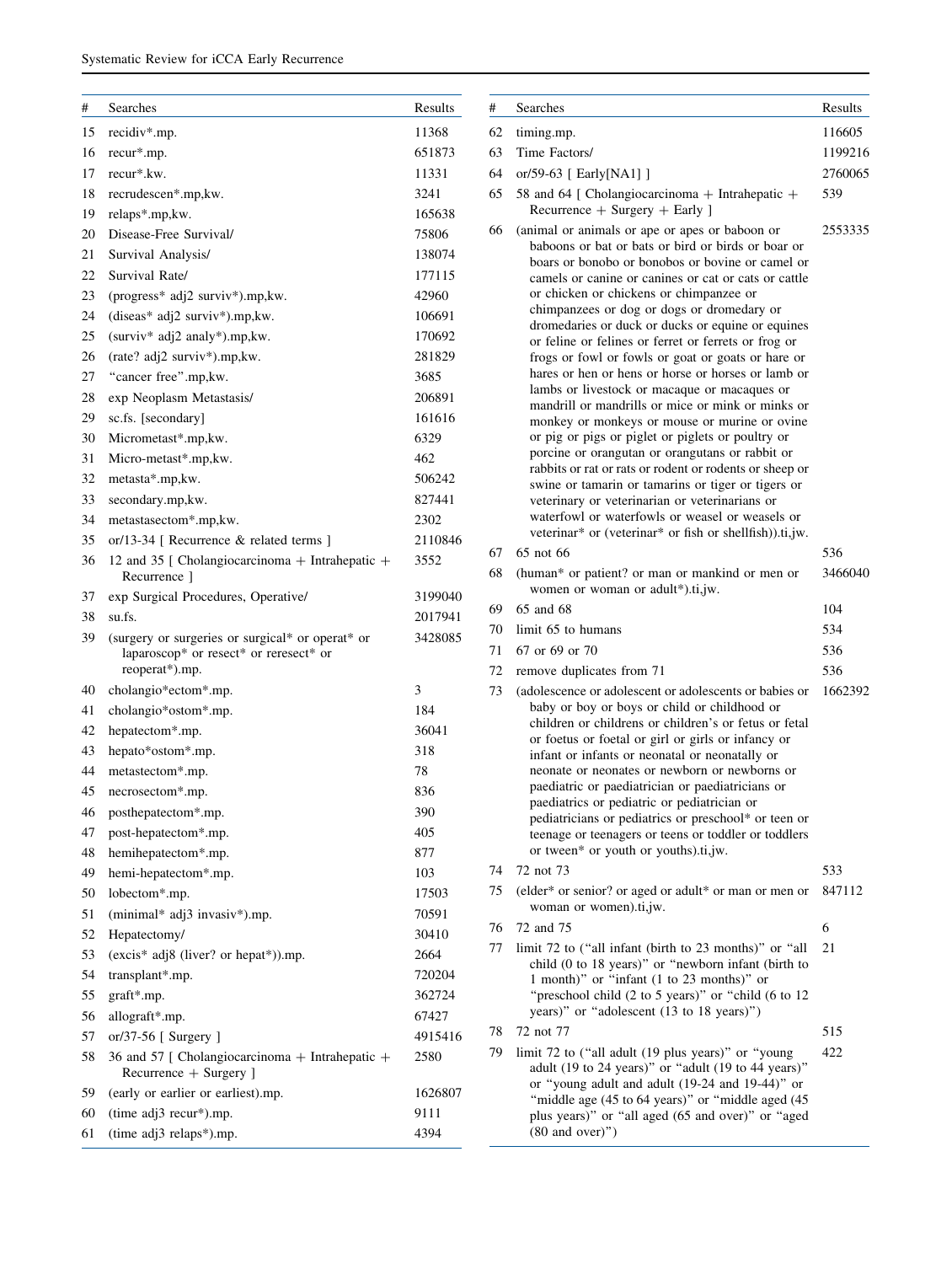| W. J. Choi et al. |  |  |  |  |  |
|-------------------|--|--|--|--|--|
|-------------------|--|--|--|--|--|

| # | Searches                     | Results |
|---|------------------------------|---------|
|   | 80 74 or 76 or 78 or 79      | 536     |
|   | 81 remove duplicates from 80 | 536     |

Medline In-Process- Ovid MEDLINE(R) Epub Ahead of Print and In-Process & Other Non-Indexed Citations January 14, 2021

| #  | Searches                                                                                     | Results          |
|----|----------------------------------------------------------------------------------------------|------------------|
| 1  | cholangiocarcinoma/ or klatskin tumor/                                                       | $\overline{0}$   |
| 2  | (Adenoma, Bile Duct/ or Bile Duct Neoplasms/) and<br>Liver Neoplasms/                        | $\Omega$         |
| 3  | cholangiocarcinom*.mp.                                                                       | 3000             |
| 4  | cholangiocellular carcinoma*.mp.                                                             | 109              |
| 5  | Klatskin*.mp.                                                                                | 112              |
| 6  | Common Hepatic Duct/ and (Adenocarcinoma/ or<br>Adenoma, Bile Duct/ or Bile Duct Neoplasms/) | 0                |
| 7  | or/1-6 [ Cholangiocarcinoma ]                                                                | 3101             |
| 8  | exp bile ducts, intrahepatic/ or bile canaliculi/                                            | $\overline{0}$   |
| 9  | intrahepatic*.mp.                                                                            | 3905             |
| 10 | intra-hepatic*.mp.                                                                           | 161              |
| 11 | or/8-10 [Intrahepatic ]                                                                      | 4027             |
| 12 | 7 and 11 [ Cholangiocarcinoma + Intrahepatic ]                                               | 1101             |
| 13 | Recurrence/                                                                                  | $\theta$         |
| 14 | Neoplasm Recurrence, Local/                                                                  | $\theta$         |
| 15 | recidiv*.mp.                                                                                 | 968              |
| 16 | recur*.mp.                                                                                   | 92562            |
| 17 | recur*.kw.                                                                                   | 7338             |
| 18 | recrudescen*.mp, kw.                                                                         | 266              |
| 19 | relaps*.mp, kw.                                                                              | 26222            |
| 20 | Disease-Free Survival/                                                                       | 0                |
| 21 | Survival Analysis/                                                                           | $\theta$         |
| 22 | Survival Rate/                                                                               | $\overline{0}$   |
| 23 | (progress* adj2 surviv*).mp, kw.                                                             | 11425            |
| 24 | (diseas* adj2 surviv*).mp,kw.                                                                | 9092             |
| 25 | (surviv* $adj2$ analy*).mp, kw.                                                              | 10312            |
| 26 | $(rate? adj2 surviv*) . mp, kw.$                                                             | 23166            |
| 27 | "cancer free".mp, kw.                                                                        | 620              |
| 28 | exp Neoplasm Metastasis/                                                                     | $\theta$         |
| 29 | sc.fs. [secondary]                                                                           | $\theta$         |
| 30 | Micrometast*.mp, kw.                                                                         | 622              |
| 31 | Micro-metast*.mp,kw.                                                                         | 103              |
| 32 | metasta*.mp, kw.                                                                             | 91858            |
| 33 | secondary.mp, kw.                                                                            | 119859           |
| 34 | metastasectom*.mp,kw.                                                                        | 561              |
| 35 | or/13-34 [ Recurrence & related terms ]                                                      | 328784           |
| 36 | 12 and 35 [ Cholangiocarcinoma $+$ Intrahepatic $+$<br>Recurrence 1                          | 569              |
| 37 | exp Surgical Procedures, Operative/                                                          | $\boldsymbol{0}$ |

| #  | Searches                                                                                                                                                                                                                                                                                                                                                                                                                                                                                                                                                                                                                                                                                                                                                                                                                                                                                                                                                                                                                                                                       | Results        |
|----|--------------------------------------------------------------------------------------------------------------------------------------------------------------------------------------------------------------------------------------------------------------------------------------------------------------------------------------------------------------------------------------------------------------------------------------------------------------------------------------------------------------------------------------------------------------------------------------------------------------------------------------------------------------------------------------------------------------------------------------------------------------------------------------------------------------------------------------------------------------------------------------------------------------------------------------------------------------------------------------------------------------------------------------------------------------------------------|----------------|
| 38 | su.fs.                                                                                                                                                                                                                                                                                                                                                                                                                                                                                                                                                                                                                                                                                                                                                                                                                                                                                                                                                                                                                                                                         | $\Omega$       |
| 39 | (surgery or surgeries or surgical* or operat* or<br>laparoscop* or resect* or reresect* or<br>reoperat*).mp.                                                                                                                                                                                                                                                                                                                                                                                                                                                                                                                                                                                                                                                                                                                                                                                                                                                                                                                                                                   | 437712         |
| 40 | cholangio*ectom*.mp.                                                                                                                                                                                                                                                                                                                                                                                                                                                                                                                                                                                                                                                                                                                                                                                                                                                                                                                                                                                                                                                           | 3              |
| 41 | cholangio*ostom*.mp.                                                                                                                                                                                                                                                                                                                                                                                                                                                                                                                                                                                                                                                                                                                                                                                                                                                                                                                                                                                                                                                           | 16             |
| 42 | hepatectom*.mp.                                                                                                                                                                                                                                                                                                                                                                                                                                                                                                                                                                                                                                                                                                                                                                                                                                                                                                                                                                                                                                                                | 3023           |
| 43 | hepato*ostom*.mp.                                                                                                                                                                                                                                                                                                                                                                                                                                                                                                                                                                                                                                                                                                                                                                                                                                                                                                                                                                                                                                                              | 42             |
| 44 | metastectom*.mp.                                                                                                                                                                                                                                                                                                                                                                                                                                                                                                                                                                                                                                                                                                                                                                                                                                                                                                                                                                                                                                                               | 13             |
| 45 | necrosectom*.mp.                                                                                                                                                                                                                                                                                                                                                                                                                                                                                                                                                                                                                                                                                                                                                                                                                                                                                                                                                                                                                                                               | 222            |
| 46 | posthepatectom*.mp.                                                                                                                                                                                                                                                                                                                                                                                                                                                                                                                                                                                                                                                                                                                                                                                                                                                                                                                                                                                                                                                            | 65             |
| 47 | post-hepatectom*.mp.                                                                                                                                                                                                                                                                                                                                                                                                                                                                                                                                                                                                                                                                                                                                                                                                                                                                                                                                                                                                                                                           | 143            |
| 48 | hemihepatectom*.mp.                                                                                                                                                                                                                                                                                                                                                                                                                                                                                                                                                                                                                                                                                                                                                                                                                                                                                                                                                                                                                                                            | 151            |
| 49 | hemi-hepatectom*.mp.                                                                                                                                                                                                                                                                                                                                                                                                                                                                                                                                                                                                                                                                                                                                                                                                                                                                                                                                                                                                                                                           | 38             |
| 50 | lobectom*.mp.                                                                                                                                                                                                                                                                                                                                                                                                                                                                                                                                                                                                                                                                                                                                                                                                                                                                                                                                                                                                                                                                  | 3225           |
| 51 | (minimal* adj3 invasiv*).mp.                                                                                                                                                                                                                                                                                                                                                                                                                                                                                                                                                                                                                                                                                                                                                                                                                                                                                                                                                                                                                                                   | 16842          |
| 52 | Hepatectomy/                                                                                                                                                                                                                                                                                                                                                                                                                                                                                                                                                                                                                                                                                                                                                                                                                                                                                                                                                                                                                                                                   | $\overline{0}$ |
| 53 | (excis* adj8 (liver? or hepat*)).mp.                                                                                                                                                                                                                                                                                                                                                                                                                                                                                                                                                                                                                                                                                                                                                                                                                                                                                                                                                                                                                                           | 306            |
| 54 | transplant*.mp.                                                                                                                                                                                                                                                                                                                                                                                                                                                                                                                                                                                                                                                                                                                                                                                                                                                                                                                                                                                                                                                                | 52344          |
| 55 | graft*.mp.                                                                                                                                                                                                                                                                                                                                                                                                                                                                                                                                                                                                                                                                                                                                                                                                                                                                                                                                                                                                                                                                     | 42896          |
| 56 | allograft*.mp.                                                                                                                                                                                                                                                                                                                                                                                                                                                                                                                                                                                                                                                                                                                                                                                                                                                                                                                                                                                                                                                                 | 6497           |
| 57 | or/37-56 [ Surgery ]                                                                                                                                                                                                                                                                                                                                                                                                                                                                                                                                                                                                                                                                                                                                                                                                                                                                                                                                                                                                                                                           | 505846         |
| 58 | 36 and 57 [ Cholangiocarcinoma + Intrahepatic +<br>Recurrence + Surgery ]                                                                                                                                                                                                                                                                                                                                                                                                                                                                                                                                                                                                                                                                                                                                                                                                                                                                                                                                                                                                      | 351            |
| 59 | (early or earlier or earliest).mp.                                                                                                                                                                                                                                                                                                                                                                                                                                                                                                                                                                                                                                                                                                                                                                                                                                                                                                                                                                                                                                             | 250030         |
| 60 | (time adj3 recur*).mp.                                                                                                                                                                                                                                                                                                                                                                                                                                                                                                                                                                                                                                                                                                                                                                                                                                                                                                                                                                                                                                                         | 1709           |
| 61 | (time adj3 relaps*).mp.                                                                                                                                                                                                                                                                                                                                                                                                                                                                                                                                                                                                                                                                                                                                                                                                                                                                                                                                                                                                                                                        | 547            |
| 62 | timing.mp.                                                                                                                                                                                                                                                                                                                                                                                                                                                                                                                                                                                                                                                                                                                                                                                                                                                                                                                                                                                                                                                                     | 23076          |
| 63 | Time Factors/                                                                                                                                                                                                                                                                                                                                                                                                                                                                                                                                                                                                                                                                                                                                                                                                                                                                                                                                                                                                                                                                  | 1              |
| 64 | or/59-63 [ Early ]                                                                                                                                                                                                                                                                                                                                                                                                                                                                                                                                                                                                                                                                                                                                                                                                                                                                                                                                                                                                                                                             | 269508         |
| 65 | 58 and 64 [ Cholangiocarcinoma + Intrahepatic +<br>$Recurrence + Surgery + Early$ ]                                                                                                                                                                                                                                                                                                                                                                                                                                                                                                                                                                                                                                                                                                                                                                                                                                                                                                                                                                                            | 52             |
| 66 | (animal or animals or ape or apes or baboon or<br>baboons or bat or bats or bird or birds or boar or<br>boars or bonobo or bonobos or bovine or camel or<br>camels or canine or canines or cat or cats or cattle or<br>chicken or chickens or chimpanzee or chimpanzees<br>or dog or dogs or dromedary or dromedaries or duck<br>or ducks or equine or equines or feline or felines or<br>ferret or ferrets or frog or frogs or fowl or fowls or<br>goat or goats or hare or hares or hen or hens or horse<br>or horses or lamb or lambs or livestock or macaque<br>or macaques or mandrill or mandrills or mice or<br>mink or minks or monkey or monkeys or mouse or<br>murine or ovine or pig or pigs or piglet or piglets or<br>poultry or porcine or orangutan or orangutans or<br>rabbit or rabbits or rat or rats or rodent or rodents or<br>sheep or swine or tamarin or tamarins or tiger or<br>tigers or veterinary or veterinarian or veterinarians<br>or waterfowl or waterfowls or weasel or weasels or<br>veterinar* or (veterinar* or fish or shellfish)).ti,jw. | 196970         |
| 67 | 65 not 66                                                                                                                                                                                                                                                                                                                                                                                                                                                                                                                                                                                                                                                                                                                                                                                                                                                                                                                                                                                                                                                                      | 52             |
| 68 | (human* or patient? or man or mankind or men or<br>women or woman or adult*).ti,jw.                                                                                                                                                                                                                                                                                                                                                                                                                                                                                                                                                                                                                                                                                                                                                                                                                                                                                                                                                                                            | 451435         |
| 69 | 65 and 68                                                                                                                                                                                                                                                                                                                                                                                                                                                                                                                                                                                                                                                                                                                                                                                                                                                                                                                                                                                                                                                                      | 13             |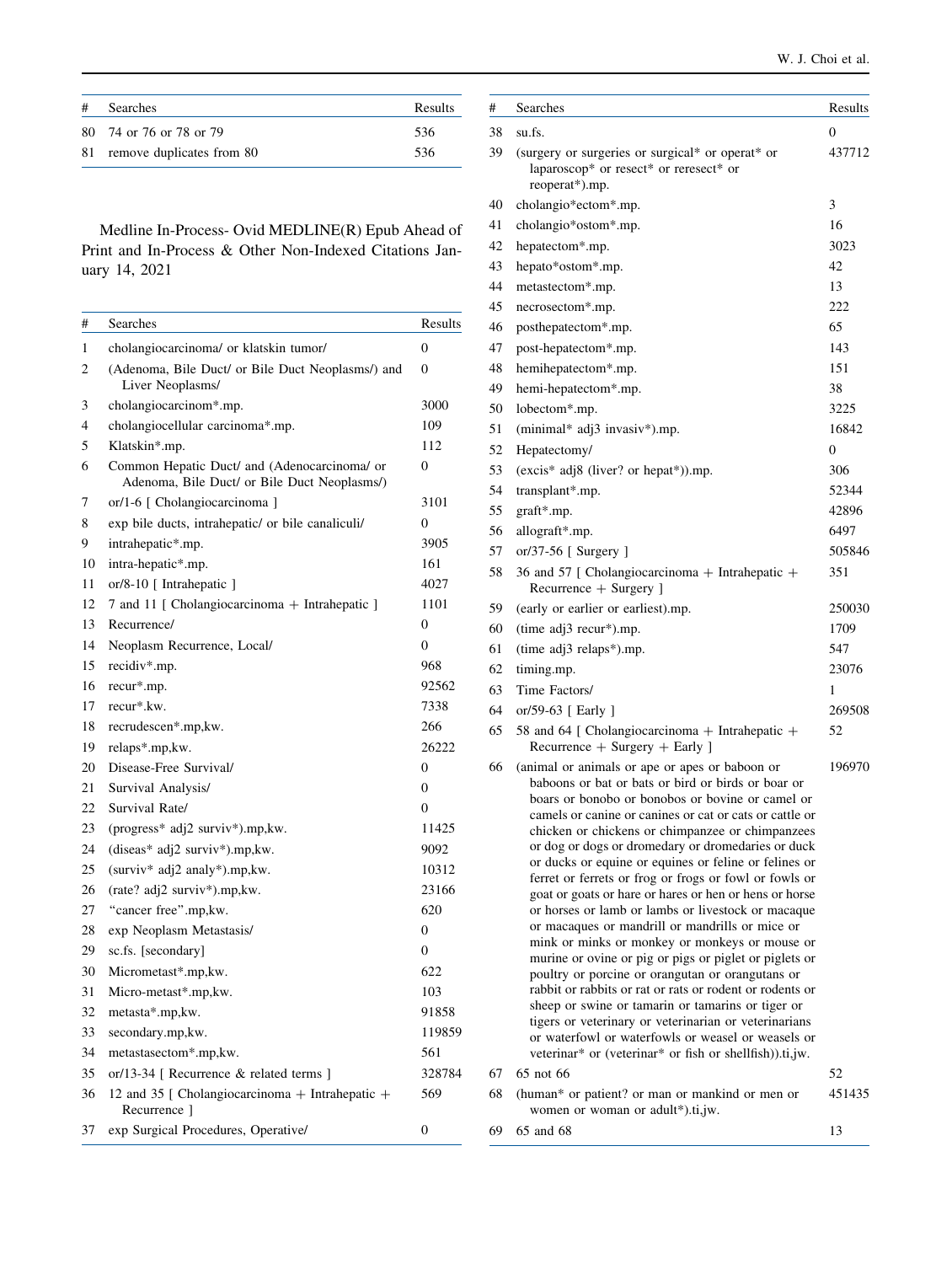| #  | <b>Searches</b>                                                                                                                                                                                                                                                                                                                                                                                                                                                                                                                                                                      | Results |
|----|--------------------------------------------------------------------------------------------------------------------------------------------------------------------------------------------------------------------------------------------------------------------------------------------------------------------------------------------------------------------------------------------------------------------------------------------------------------------------------------------------------------------------------------------------------------------------------------|---------|
| 70 | limit 65 to humans                                                                                                                                                                                                                                                                                                                                                                                                                                                                                                                                                                   | 0       |
| 71 | 67 or 69 or 70                                                                                                                                                                                                                                                                                                                                                                                                                                                                                                                                                                       | 52      |
| 72 | (adolescence or adolescent or adolescents or babies or<br>baby or boy or boys or child or childhood or<br>children or childrens or children's or fetus or fetal or<br>foetus or foetal or girl or girls or infancy or infant or<br>infants or neonatal or neonatally or neonate or<br>neonates or newborn or newborns or paediatric or<br>paediatrician or paediatricians or paediatrics or<br>pediatric or pediatrician or pediatricians or<br>pediatrics or preschool* or teen or teenage or<br>teenagers or teens or toddler or toddlers or tween* or<br>youth or youths).ti, jw. | 198467  |
| 73 | 71 not 72                                                                                                                                                                                                                                                                                                                                                                                                                                                                                                                                                                            | 52      |
| 74 | remove duplicates from 73                                                                                                                                                                                                                                                                                                                                                                                                                                                                                                                                                            | 51      |

Embase- Embase Classic+Embase 1947 to 2021 January 14

| #   | Searches                                                                                     | Results |
|-----|----------------------------------------------------------------------------------------------|---------|
| 1   | exp bile duct carcinoma/ [ Embase ]                                                          | 29808   |
| 2   | cholangiocarcinoma/ or klatskin tumor/                                                       | 15968   |
| 3   | (Adenoma, Bile Duct/ or Bile Duct Neoplasms/) and<br>Liver Neoplasms/                        | 367     |
| 4   | cholangiocarcinom*.mp.                                                                       | 22936   |
| 5   | cholangiocellular carcinoma*.mp.                                                             | 1410    |
| 6   | Klatskin*.mp.                                                                                | 1296    |
| 7   | Common Hepatic Duct/ and (Adenocarcinoma/ or<br>Adenoma, Bile Duct/ or Bile Duct Neoplasms/) | 58      |
| 8   | or/1-7 [ Cholangiocarcinoma ]                                                                | 33529   |
| 9   | exp intrahepatic bile duct/ [ Embase ]                                                       | 9512    |
| 10  | exp common hepatic duct/ [ Embase ]                                                          | 1215    |
| 11  | exp bile ducts, intrahepatic/ or bile canaliculi/                                            | 9512    |
| 12  | intrahepatic*.mp.                                                                            | 55646   |
| 13  | intra-hepatic*.mp.                                                                           | 2331    |
| 14  | or/9-13 [ Intrahepatic ]                                                                     | 58236   |
| 15  | 8 and 14 [ Cholangiocarcinoma + Intrahepatic ]                                               | 9378    |
| 16  | cancer recurrence/ [ Embase ]                                                                | 198371  |
| 17  | Recurrence/                                                                                  | 162127  |
| 18  | Neoplasm Recurrence, Local/                                                                  | 32106   |
| 19  | recidiv*.mp.                                                                                 | 17123   |
| 20  | recur*.mp.                                                                                   | 1142400 |
| 21  | recur*.kw.                                                                                   | 56619   |
| 22. | recrudescen*.mp,kw.                                                                          | 4874    |
| 23  | relaps*.mp, kw.                                                                              | 389938  |
| 24  | Disease-Free Survival/                                                                       | 88302   |
| 25  | Survival Analysis/                                                                           | 25936   |
| 26  | Survival Rate/                                                                               | 260984  |
| 27  | (progress* $\text{adj2}$ surviv*).mp, kw.                                                    | 138109  |
| 28  | (diseas* adj2 surviv*).mp,kw.                                                                | 128345  |

| #  | Searches                                                                                                     | Results |
|----|--------------------------------------------------------------------------------------------------------------|---------|
| 29 | (surviv* adj2 analy*).mp,kw.                                                                                 | 100629  |
| 30 | (rate? adj2 surviv*).mp,kw.                                                                                  | 379520  |
| 31 | "cancer free".mp,kw.                                                                                         | 6448    |
| 32 | exp Neoplasm Metastasis/                                                                                     | 696854  |
| 33 | metastasis/ [ Embase ]                                                                                       | 323890  |
| 34 | Micrometast*.mp,kw.                                                                                          | 12148   |
| 35 | Micro-metast*.mp,kw.                                                                                         | 1172    |
| 36 | metasta*.mp,kw.                                                                                              | 970685  |
| 37 | secondary.mp, kw.                                                                                            | 1102064 |
| 38 | metastasectom*.mp,kw.                                                                                        | 4010    |
| 39 | or/16-38 [ Recurrence & related terms ]                                                                      | 3505147 |
| 40 | 15 and 39 [ Cholangiocarcinoma + Intrahepatic +<br>Recurrence 1                                              | 5112    |
| 41 | exp surgery/ [ Embase ]                                                                                      | 5462884 |
| 42 | exp liver surgery/ [ Embase ]                                                                                | 182092  |
| 43 | exp liver resection/ [ Embase ]                                                                              | 63024   |
| 44 | hemihepatectomy/ [ Embase ]                                                                                  | 2041    |
| 45 | liver lobectomy/ or partial hepatectomy/ [ Embase ]                                                          | 11095   |
| 46 | exp Surgical Procedures, Operative/                                                                          | 5462884 |
| 47 | su.fs.                                                                                                       | 2218425 |
| 48 | (surgery or surgeries or surgical* or operat* or<br>laparoscop* or resect* or reresect* or<br>reoperat*).mp. | 5528735 |
| 49 | cholangio*ectom*.mp.                                                                                         | 8       |
| 50 | cholangio*ostom*.mp.                                                                                         | 296     |
| 51 | hepatectom*.mp.                                                                                              | 37160   |
| 52 | hepato*ostom*.mp.                                                                                            | 4679    |
| 53 | metastasectom*.mp.                                                                                           | 4010    |
| 54 | metastectom*.mp.                                                                                             | 246     |
| 55 | necrosectom*.mp.                                                                                             | 2249    |
| 56 | posthepatectom*.mp.                                                                                          | 704     |
| 57 | post-hepatectom*.mp.                                                                                         | 931     |
| 58 | hemihepatectom*.mp.                                                                                          | 2561    |
| 59 | hemi-hepatectom*.mp.                                                                                         | 245     |
| 60 | lobectom*.mp.                                                                                                | 48019   |
| 61 | (minimal* adj3 invasiv*).mp.                                                                                 | 136671  |
| 62 | Hepatectomy/                                                                                                 | 46903   |
| 63 | (excis* adj8 (liver? or hepat*)).mp.                                                                         | 3790    |
| 64 | transplant*.mp.                                                                                              | 1017819 |
| 65 | graft*.mp.                                                                                                   | 760033  |
| 66 | allograft*.mp.                                                                                               | 124364  |
| 67 | or/41-66 [ Surgery ]                                                                                         | 7542943 |
| 68 | 40 and 67 [ Cholangiocarcinoma $+$ Intrahepatic $+$<br>Recurrence + Surgery ]                                | 3780    |
| 69 | (early or earlier or earliest).mp.                                                                           | 2652920 |
| 70 | (time adj3 recur*).mp.                                                                                       | 18762   |
| 71 | (time adj3 relaps*).mp.                                                                                      | 10271   |
| 72 | time factor/ [ Embase ]                                                                                      | 38147   |
| 73 | Time Factors/                                                                                                | 30856   |
| 74 | or/69-73 [ Early ]                                                                                           | 2709595 |
| 75 |                                                                                                              | 540     |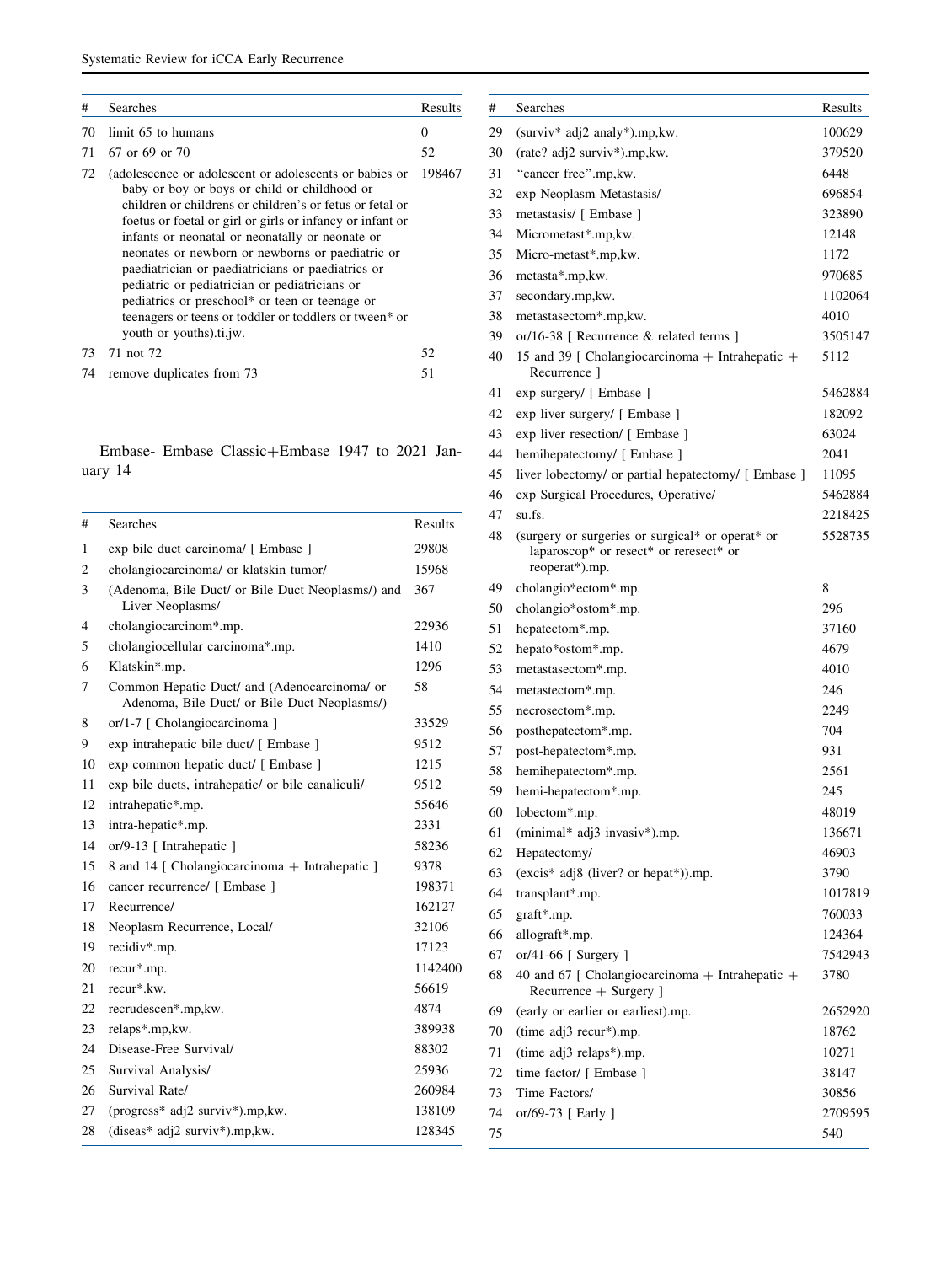| #  | Searches                                                                                                                                                                                                                                                                                                                                                                                                                                                                                                                                                                                                                                                                                                                                                                                                                                                                                                                                                                                                                                                                          | Results |
|----|-----------------------------------------------------------------------------------------------------------------------------------------------------------------------------------------------------------------------------------------------------------------------------------------------------------------------------------------------------------------------------------------------------------------------------------------------------------------------------------------------------------------------------------------------------------------------------------------------------------------------------------------------------------------------------------------------------------------------------------------------------------------------------------------------------------------------------------------------------------------------------------------------------------------------------------------------------------------------------------------------------------------------------------------------------------------------------------|---------|
|    | 68 and 74 [ Cholangiocarcinoma $+$ Intrahepatic $+$<br>$Recurrence + Prediction + Surgery + Early)$                                                                                                                                                                                                                                                                                                                                                                                                                                                                                                                                                                                                                                                                                                                                                                                                                                                                                                                                                                               |         |
| 76 | (animal or animals or ape or apes or baboon or<br>baboons or bat or bats or bird or birds or boar or<br>boars or bonobo or bonobos or bovine or camel or<br>camels or canine or canines or cat or cats or cattle<br>or chicken or chickens or chimpanzee or<br>chimpanzees or dog or dogs or dromedary or<br>dromedaries or duck or ducks or equine or equines<br>or feline or felines or ferret or ferrets or frog or<br>frogs or fowl or fowls or goat or goats or hare or<br>hares or hen or hens or horse or horses or lamb or<br>lambs or livestock or macaque or macaques or<br>mandrill or mandrills or mice or mink or minks or<br>monkey or monkeys or mouse or murine or ovine<br>or pig or pigs or piglet or piglets or poultry or<br>porcine or orangutan or orangutans or rabbit or<br>rabbits or rat or rats or rodent or rodents or sheep or<br>swine or tamarin or tamarins or tiger or tigers or<br>veterinary or veterinarian or veterinarians or<br>waterfowl or waterfowls or weasel or weasels or<br>veterinar* or (veterinar* or fish or shellfish)).ti,jw. | 3311878 |
| 77 | 75 not 76                                                                                                                                                                                                                                                                                                                                                                                                                                                                                                                                                                                                                                                                                                                                                                                                                                                                                                                                                                                                                                                                         | 536     |
| 78 | (human* or patient? or man or mankind or men or<br>women or woman or adult*).ti,jw.                                                                                                                                                                                                                                                                                                                                                                                                                                                                                                                                                                                                                                                                                                                                                                                                                                                                                                                                                                                               | 5338789 |
| 79 | 75 and 78                                                                                                                                                                                                                                                                                                                                                                                                                                                                                                                                                                                                                                                                                                                                                                                                                                                                                                                                                                                                                                                                         | 100     |
| 80 | limit 75 to human                                                                                                                                                                                                                                                                                                                                                                                                                                                                                                                                                                                                                                                                                                                                                                                                                                                                                                                                                                                                                                                                 | 516     |
| 81 | 77 or 79 or 80 [ Limited to human ]                                                                                                                                                                                                                                                                                                                                                                                                                                                                                                                                                                                                                                                                                                                                                                                                                                                                                                                                                                                                                                               | 537     |
| 82 | limit 81 to (conference abstracts or (books or<br>chapter or conference abstract or "conference<br>review") or (book or book series or conference<br>proceeding))                                                                                                                                                                                                                                                                                                                                                                                                                                                                                                                                                                                                                                                                                                                                                                                                                                                                                                                 | 194     |
| 83 | 81 not 82                                                                                                                                                                                                                                                                                                                                                                                                                                                                                                                                                                                                                                                                                                                                                                                                                                                                                                                                                                                                                                                                         | 343     |
| 84 | 81 not (conference abstract or conference review).pt.                                                                                                                                                                                                                                                                                                                                                                                                                                                                                                                                                                                                                                                                                                                                                                                                                                                                                                                                                                                                                             | 345     |
| 85 | 83 or 84                                                                                                                                                                                                                                                                                                                                                                                                                                                                                                                                                                                                                                                                                                                                                                                                                                                                                                                                                                                                                                                                          | 345     |
| 86 | remove duplicates from 85                                                                                                                                                                                                                                                                                                                                                                                                                                                                                                                                                                                                                                                                                                                                                                                                                                                                                                                                                                                                                                                         | 336     |

CCTR-Cochrane Central Register of Controlled Trials 2014 to Present

| #  | <b>Searches</b>                                                                              | Results |
|----|----------------------------------------------------------------------------------------------|---------|
| 1  | cholangiocarcinoma/ or klatskin tumor/                                                       | 223     |
| 2  | (Adenoma, Bile Duct/ or Bile Duct Neoplasms/) and<br>Liver Neoplasms/                        | 34      |
| 3  | cholangiocarcinom*.mp.                                                                       | 795     |
| 4  | cholangiocellular carcinoma*.mp.                                                             | 21      |
| 5  | Klatskin <sup>*</sup> .mp.                                                                   | 36      |
| 6  | or/1-5 [ Cholangiocarcinoma ]                                                                | 831     |
| 7  | Common Hepatic Duct/ and (Adenocarcinoma/ or<br>Adenoma, Bile Duct/ or Bile Duct Neoplasms/) | 1       |
| 8  | exp Bile Ducts, Intrahepatic/ [ Embase ]                                                     | 39      |
| 9  | exp Hepatic Duct, Common/ [ Embase ]                                                         | 7       |
| 10 | exp bile ducts, intrahepatic/ or bile canaliculi/                                            | 39      |

| #  | Searches                                                                                                     | Results        |
|----|--------------------------------------------------------------------------------------------------------------|----------------|
| 11 | intrahepatic*.mp.                                                                                            | 1727           |
| 12 | intra-hepatic*.mp.                                                                                           | 116            |
| 13 | or/7-12 [ Intrahepatic ]                                                                                     | 1834           |
| 14 | 6 and 13 [ Intrahepatic Cholangiocarcinoma ]                                                                 | 284            |
| 15 | cancer recurrence/ [ Embase ]                                                                                | $\overline{0}$ |
| 16 | Recurrence/                                                                                                  | 11985          |
| 17 | Neoplasm Recurrence, Local/                                                                                  | 4203           |
| 18 | recidiv*.mp.                                                                                                 | 908            |
| 19 | recur*.mp.                                                                                                   | 77896          |
| 20 | recur*.kw.                                                                                                   | 15913          |
| 21 | recrudescen*.mp,kw.                                                                                          | 514            |
| 22 | relaps*.mp, kw.                                                                                              | 42923          |
| 23 | Disease-Free Survival/                                                                                       | 6895           |
| 24 | Survival Analysis/                                                                                           | 8241           |
| 25 | Survival Rate/                                                                                               | 10321          |
| 26 | (progress* adj2 surviv*).mp,kw.                                                                              | 27597          |
| 27 | (diseas* adj2 surviv*).mp,kw.                                                                                | 19179          |
| 28 | (surviv* adj2 analy*).mp,kw.                                                                                 | 17193          |
| 29 | (rate? adj2 surviv*).mp,kw.                                                                                  | 29945          |
| 30 | "cancer free".mp,kw.                                                                                         | 356            |
| 31 | exp Neoplasm Metastasis/                                                                                     | 5231           |
| 32 | metastasis/ [ Embase ]                                                                                       | 3235           |
| 33 | Micrometast*.mp,kw.                                                                                          | 423            |
| 34 | Micro-metast*.mp, kw.                                                                                        | 81             |
| 35 | metasta*.mp,kw.                                                                                              | 46561          |
| 36 | secondary.mp, kw.                                                                                            | 267998         |
| 37 | metastasectom*.mp,kw.                                                                                        | 201            |
| 38 | or/15-37 [ Recurrence & related terms ]                                                                      | 401976         |
| 39 | 14 and 38 [ Intrahepatic Cholangiocarcinoma +<br>Recurrence 1                                                | 221            |
| 40 | exp General Surgery/ [ Embase ]                                                                              | 354            |
| 41 | hemihepatectomy/ [ Embase ]                                                                                  | $\overline{0}$ |
| 42 | liver lobectomy/ or partial hepatectomy/ [ Embase ]                                                          | $\overline{0}$ |
| 43 | exp Surgical Procedures, Operative/                                                                          | 117422         |
| 44 | su.fs.                                                                                                       | 58330          |
| 45 | (surgery or surgeries or surgical* or operat* or<br>laparoscop* or resect* or reresect* or<br>reoperat*).mp. | 290301         |
| 46 | cholangio*ectom*.mp.                                                                                         | 0              |
| 47 | cholangio*ostom*.mp.                                                                                         | 8              |
| 48 | hepatectom*.mp.                                                                                              | 1602           |
| 49 | hepato*ostom*.mp.                                                                                            | 66             |
| 50 | metastectom*.mp.                                                                                             | 11             |
| 51 | necrosectom*.mp.                                                                                             | 102            |
| 52 | posthepatectom*.mp.                                                                                          | 25             |
| 53 | post-hepatectom*.mp.                                                                                         | 35             |
| 54 | hemihepatectom*.mp.                                                                                          | 66             |
| 55 | hemi-hepatectom*.mp.                                                                                         | 9              |
| 56 | lobectom*.mp.                                                                                                | 1595           |
| 57 | (minimal* adj3 invasiv*).mp.                                                                                 | 7047           |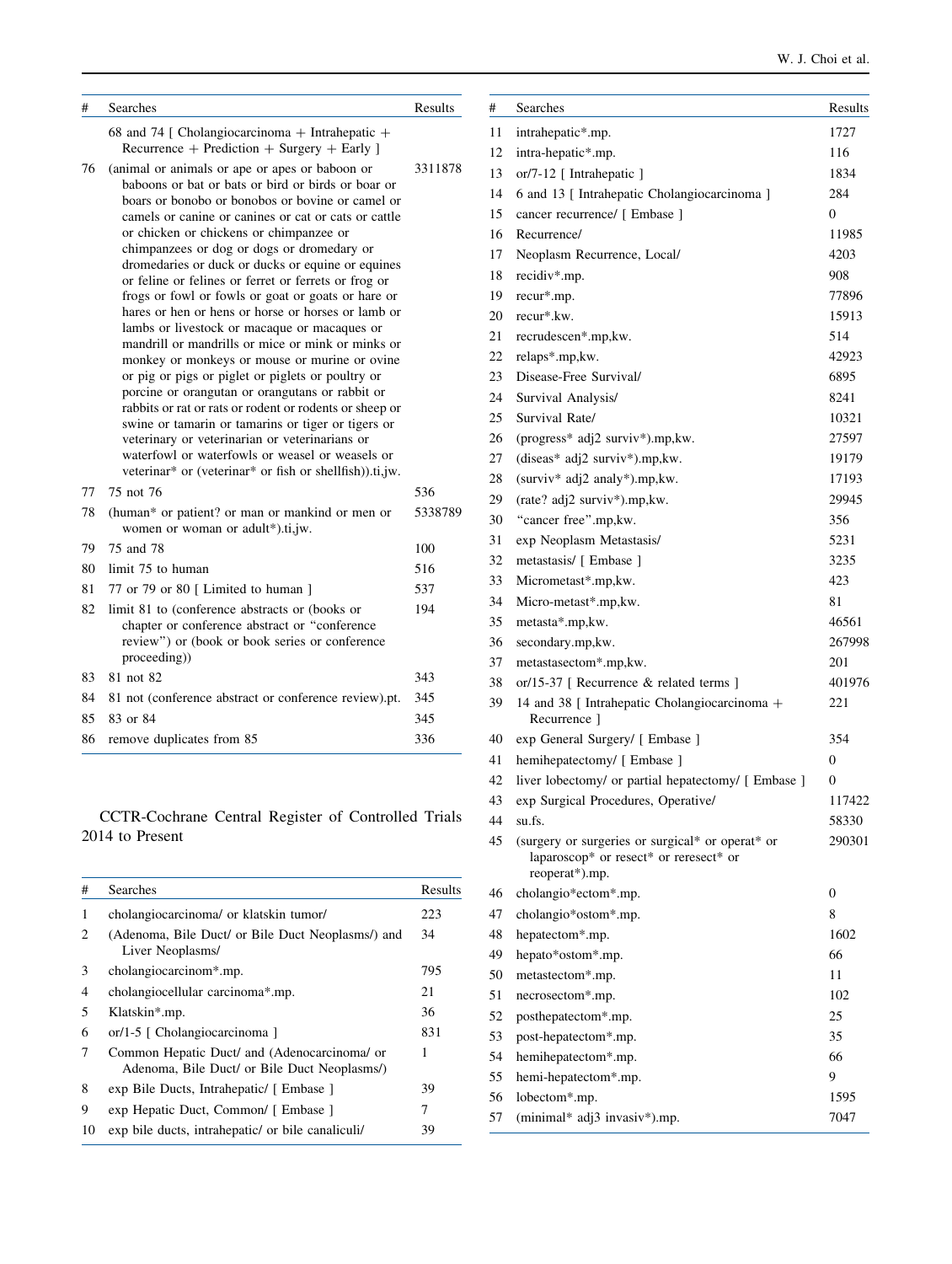| #  | Searches                                                                                                                                                                                                                                                                                                                                                                                                                                                                                                                                                                                                                                                                                                                                                                                                                                                                                                                                                                                                                                                                       | Results |
|----|--------------------------------------------------------------------------------------------------------------------------------------------------------------------------------------------------------------------------------------------------------------------------------------------------------------------------------------------------------------------------------------------------------------------------------------------------------------------------------------------------------------------------------------------------------------------------------------------------------------------------------------------------------------------------------------------------------------------------------------------------------------------------------------------------------------------------------------------------------------------------------------------------------------------------------------------------------------------------------------------------------------------------------------------------------------------------------|---------|
| 58 | Hepatectomy/                                                                                                                                                                                                                                                                                                                                                                                                                                                                                                                                                                                                                                                                                                                                                                                                                                                                                                                                                                                                                                                                   | 614     |
| 59 | (excis* adj8 (liver? or hepat*)).mp.                                                                                                                                                                                                                                                                                                                                                                                                                                                                                                                                                                                                                                                                                                                                                                                                                                                                                                                                                                                                                                           | 59      |
| 60 | transplant*.mp.                                                                                                                                                                                                                                                                                                                                                                                                                                                                                                                                                                                                                                                                                                                                                                                                                                                                                                                                                                                                                                                                | 39642   |
| 61 | graft*.mp.                                                                                                                                                                                                                                                                                                                                                                                                                                                                                                                                                                                                                                                                                                                                                                                                                                                                                                                                                                                                                                                                     | 32696   |
| 62 | allograft*.mp.                                                                                                                                                                                                                                                                                                                                                                                                                                                                                                                                                                                                                                                                                                                                                                                                                                                                                                                                                                                                                                                                 | 4754    |
| 63 | or/40-62 [ Surgery ]                                                                                                                                                                                                                                                                                                                                                                                                                                                                                                                                                                                                                                                                                                                                                                                                                                                                                                                                                                                                                                                           | 371428  |
| 64 | 39 and 63 [ Intrahepatic Cholangiocarcinoma +<br>Recurrence + Surgery ]                                                                                                                                                                                                                                                                                                                                                                                                                                                                                                                                                                                                                                                                                                                                                                                                                                                                                                                                                                                                        | 143     |
| 65 | (early or earlier or earliest).mp.                                                                                                                                                                                                                                                                                                                                                                                                                                                                                                                                                                                                                                                                                                                                                                                                                                                                                                                                                                                                                                             | 143194  |
| 66 | (time adj3 recur*).mp.                                                                                                                                                                                                                                                                                                                                                                                                                                                                                                                                                                                                                                                                                                                                                                                                                                                                                                                                                                                                                                                         | 3139    |
| 67 | (time adj3 relaps*).mp.                                                                                                                                                                                                                                                                                                                                                                                                                                                                                                                                                                                                                                                                                                                                                                                                                                                                                                                                                                                                                                                        | 2760    |
| 68 | time factor/ [ Embase ]                                                                                                                                                                                                                                                                                                                                                                                                                                                                                                                                                                                                                                                                                                                                                                                                                                                                                                                                                                                                                                                        | 65250   |
| 69 | Time Factors/                                                                                                                                                                                                                                                                                                                                                                                                                                                                                                                                                                                                                                                                                                                                                                                                                                                                                                                                                                                                                                                                  | 65250   |
| 70 | or/65-69 [ Early ]                                                                                                                                                                                                                                                                                                                                                                                                                                                                                                                                                                                                                                                                                                                                                                                                                                                                                                                                                                                                                                                             | 204401  |
| 71 | 64 and 70 [ Intrahepatic Cholangiocarcinoma +<br>Recurrence $+$ Surgery $+$ Early ]                                                                                                                                                                                                                                                                                                                                                                                                                                                                                                                                                                                                                                                                                                                                                                                                                                                                                                                                                                                            | 23      |
| 72 | (animal or animals or ape or apes or baboon or<br>baboons or bat or bats or bird or birds or boar or<br>boars or bonobo or bonobos or bovine or camel or<br>camels or canine or canines or cat or cats or cattle or<br>chicken or chickens or chimpanzee or chimpanzees<br>or dog or dogs or dromedary or dromedaries or duck<br>or ducks or equine or equines or feline or felines or<br>ferret or ferrets or frog or frogs or fowl or fowls or<br>goat or goats or hare or hares or hen or hens or horse<br>or horses or lamb or lambs or livestock or macaque<br>or macaques or mandrill or mandrills or mice or<br>mink or minks or monkey or monkeys or mouse or<br>murine or ovine or pig or pigs or piglet or piglets or<br>poultry or porcine or orangutan or orangutans or<br>rabbit or rabbits or rat or rats or rodent or rodents or<br>sheep or swine or tamarin or tamarins or tiger or<br>tigers or veterinary or veterinarian or veterinarians<br>or waterfowl or waterfowls or weasel or weasels or<br>veterinar* or (veterinar* or fish or shellfish)).ti,jw. | 10906   |
| 73 | 71 not 72                                                                                                                                                                                                                                                                                                                                                                                                                                                                                                                                                                                                                                                                                                                                                                                                                                                                                                                                                                                                                                                                      | 23      |
| 74 | (human* or patient? or man or mankind or men or<br>women or woman or adult*).ti,jw.                                                                                                                                                                                                                                                                                                                                                                                                                                                                                                                                                                                                                                                                                                                                                                                                                                                                                                                                                                                            | 517172  |
| 75 | 71 and 74                                                                                                                                                                                                                                                                                                                                                                                                                                                                                                                                                                                                                                                                                                                                                                                                                                                                                                                                                                                                                                                                      | 8       |
| 76 | 73 or 75                                                                                                                                                                                                                                                                                                                                                                                                                                                                                                                                                                                                                                                                                                                                                                                                                                                                                                                                                                                                                                                                       | 23      |
| 77 | (abstract or book or book article or book book or book<br>note or "book review" or book series article or book<br>series article in press or book series chapter or book<br>series conference paper or book series letter or<br>"book series review" or book series short survey or<br>chapter or conference abstract or conference abstract<br>placebo controlled partly blinded crossover study in<br>12 sle patients or conference proceeding or<br>"conference review" or journal conference abstract<br>or "journal conference review").pt.                                                                                                                                                                                                                                                                                                                                                                                                                                                                                                                               | 182126  |
| 78 | 76 not 77                                                                                                                                                                                                                                                                                                                                                                                                                                                                                                                                                                                                                                                                                                                                                                                                                                                                                                                                                                                                                                                                      | 17      |
| 79 | remove duplicates from 78                                                                                                                                                                                                                                                                                                                                                                                                                                                                                                                                                                                                                                                                                                                                                                                                                                                                                                                                                                                                                                                      | 16      |

CDSR-Cochrane Database of Systematic Reviews 2005 to Present

| #  | Searches                                                                                                        | Results        |
|----|-----------------------------------------------------------------------------------------------------------------|----------------|
| 1  | cholangiocarcinom*.ti,ab.                                                                                       | 5              |
| 2  | cholangiocellular carcinoma*.ti,ab.                                                                             | $\mathbf{0}$   |
| 3  | (bile duct? adj2 carcinoma*).ti,ab.                                                                             | $\mathbf{0}$   |
| 4  | Klatskin*.ti,ab.                                                                                                | $\mathbf{0}$   |
| 5  | or/1-4 [ Cholangiocarcinoma ]                                                                                   | 5              |
| 6  | intrahepatic*.ti,ab.                                                                                            | 13             |
| 7  | intra-hepatic*.ti,ab.                                                                                           | 2              |
| 8  | or/6-7 [ Intrahepatic ]                                                                                         | 15             |
| 9  | 5 and 8 [ Cholangiocarcinoma + Intrahepatic ]                                                                   | 2              |
| 10 | recidiv*.ti.ab.                                                                                                 | 8              |
| 11 | recur*.ti,ab.                                                                                                   | 662            |
| 12 | recur*.kw.                                                                                                      | 317            |
| 13 | recrudescen*.ti,ab.                                                                                             | $\overline{0}$ |
| 14 | relaps*.ti,ab.                                                                                                  | 354            |
| 15 | (progress* adj2 surviv*).ti,ab.                                                                                 | 120            |
| 16 | (diseas* adj2 surviv*).ti,ab.                                                                                   | 64             |
| 17 | (surviv* adj2 analy*).ti,ab.                                                                                    | 23             |
| 18 | (rate? adj2 surviv*).ti,ab.                                                                                     | 79             |
| 19 | "cancer free".ti,ab.                                                                                            | 1              |
| 20 | Micrometast*.ti,ab.                                                                                             | 1              |
| 21 | Micro-metast*.ti.ab.                                                                                            | 1              |
| 22 | metasta*.ti.ab.                                                                                                 | 192            |
| 23 | secondary.ti,ab.                                                                                                | 1871           |
| 24 | metastasectom*.ti,ab.                                                                                           | 0              |
| 25 | or/1-24 [ Recurrence ]                                                                                          | 2871           |
| 26 | 9 and 25 [ Intrahepatic Cholangiocarcinoma +<br>Recurrence 1                                                    | 2              |
| 27 | (surgery or surgeries or surgical* or operat* or<br>laparoscop* or resect* or reresect* or<br>reoperat*).ti,ab. | 2047           |
| 28 | cholangio*ectom*.ti,ab.                                                                                         | 0              |
| 29 | cholangio*ostom*.ti,ab.                                                                                         | $\mathbf{0}$   |
| 30 | hepatectom*.ti,ab.                                                                                              | 3              |
| 31 | hepato*ostom*.ti,ab.                                                                                            | $\mathbf{0}$   |
| 32 | metastectom*.ti,ab.                                                                                             | 0              |
| 33 | necrosectom*.ti,ab.                                                                                             | 2              |
| 34 | posthepatectom*.ti,ab.                                                                                          | $\mathbf{0}$   |
| 35 | post-hepatectom*.ti,ab.                                                                                         | $\mathbf{0}$   |
| 36 | hemihepatectom*.ti,ab.                                                                                          | $\mathbf{0}$   |
| 37 | hemi-hepatectom*.ti,ab.                                                                                         | $\mathbf{0}$   |
| 38 | lobectom*.ti,ab.                                                                                                | 5              |
| 39 | (minimal* adj3 invasiv*).ti,ab.                                                                                 | 63             |
| 40 | (excis* adj8 (liver? or hepat*)).ti,ab.                                                                         | $\overline{0}$ |
| 41 | transplant*.ti,ab.                                                                                              | 314            |
| 42 | graft*.ti,ab.                                                                                                   | 167            |
| 43 | allograft*.ti,ab.                                                                                               | 18             |
| 44 | or/27-43 [ Surgery ]                                                                                            | 2363           |
| 45 | 26 and 44 [ Intrahepatic Cholangiocarcinoma +<br>Recurrence + Surgery ]                                         | 2              |
| 46 | (early or earlier or earliest).ti,ab.                                                                           | 1195           |
| 47 | (time adj3 factor*).ti,ab.                                                                                      | 4              |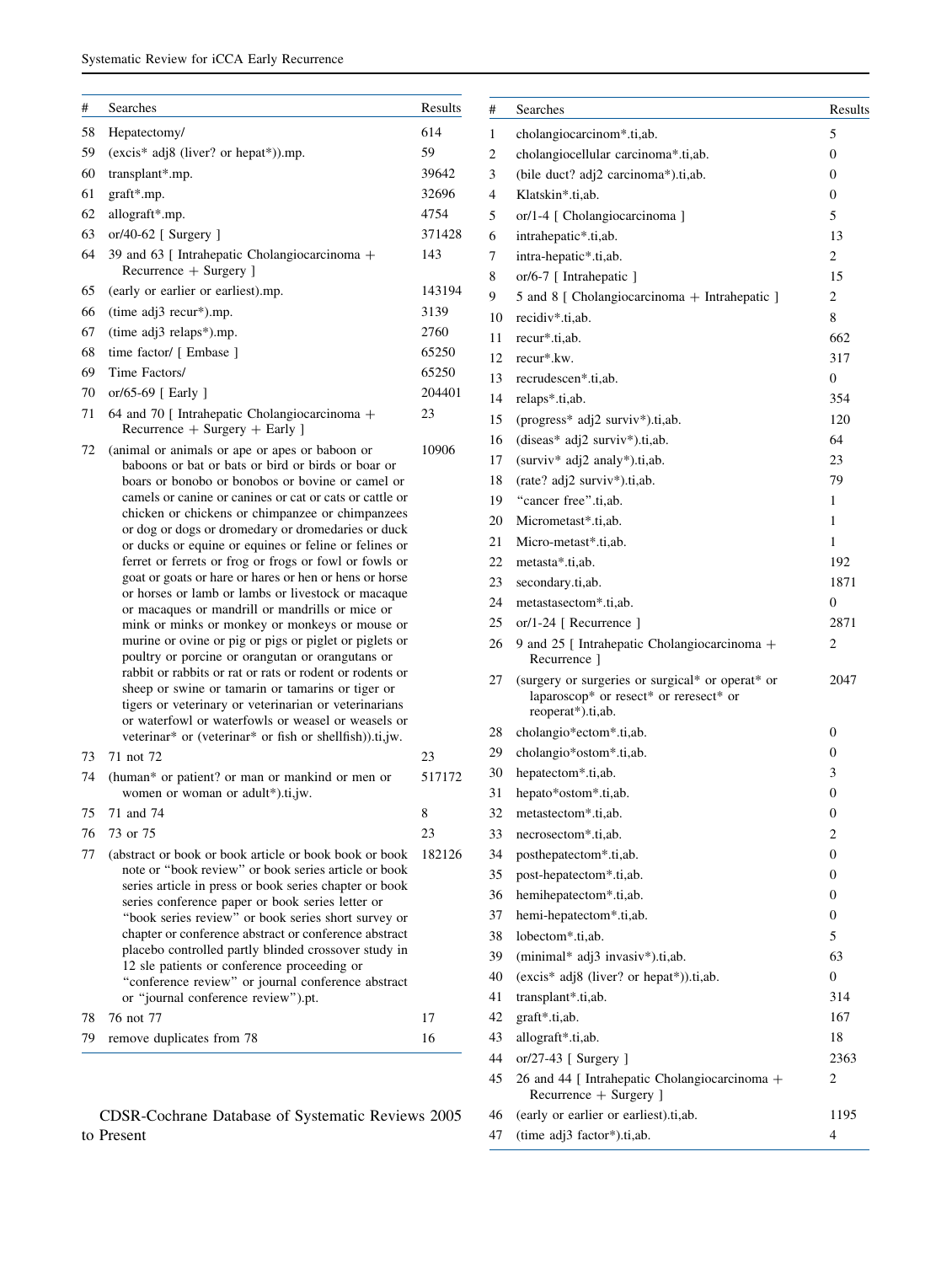<span id="page-17-0"></span>

| #  | <b>Searches</b>                                                                   | Results |
|----|-----------------------------------------------------------------------------------|---------|
| 48 | $time adj3$ recur <sup>*</sup> ).ti,ab.                                           | 31      |
| 49 | $time adj3 relaps*.ti,ab.$                                                        | 16      |
| 50 | or/46-49 [ Early ]                                                                | 1234    |
| 51 | 45 and 50 [ Intrahepatic Cholangiocarcinoma $+$<br>$Recurrence + Surgery + Early$ |         |

Supplementary Information The online version contains supplementary material available at [https://doi.org/10.1245/s10434-](https://doi.org/10.1245/s10434-022-11463-x) [022-11463-x.](https://doi.org/10.1245/s10434-022-11463-x)

ACKNOWLEDGMENT We acknowledge the Hold'em for Life Fellowship program for providing salary support for Woo Jin Choi.

#### DECLARATIONS

DISCLOSURE There are no conflicts of interest.

#### **REFERENCES**

- 1. Blechacz B, Komuta M, Roskams T, Gores GJ. Clinical diagnosis and staging of cholangiocarcinoma. Nat Rev Gastroenterol Hepatol. 2011;8:512.
- 2. Ferlay J, Soerjomataram I, Dikshit R, et al. Cancer incidence and mortality worldwide: sources, methods, and major patterns in GLOBOCAN 2012. Int J Cancer. 2015;136:E359–86.
- 3. Shaib YH, Davila JA, McGlynn K, El-Serag HB. Rising incidence of intrahepatic cholangiocarcinoma in the United States: a true increase? J Hepatol. 2004;40:472–7.
- 4. Flemming JA, Zhang-Salomons J, Nanji S, Booth CM. Increased incidence but improved median overall survival for biliary tract cancers diagnosed in Ontario from 1994 through 2012: a population-based study. Cancer. 2016;122:2534–43.
- 5. Scott AJ, Shroff RT. Moving the needle forward with locoregional treatment in unresectable cholangiocarcinoma: the jury is still out. JAMA Oncol. 2020;6:29–31.
- 6. Hu L-S, Zhang X-F, Weiss M, et al. Recurrence patterns and timing courses following curative-intent resection for intrahepatic cholangiocarcinoma. Ann Surg Oncol. 2019;2019:1–9.
- 7. Bridgewater J, Galle PR, Khan SA, et al. Guidelines for the diagnosis and management of intrahepatic cholangiocarcinoma. J Hepatol. 2014;60:1268–89.
- 8. Tsilimigras DI, Sahara K, Wu L, et al. Very Early recurrence after liver resection for intrahepatic cholangiocarcinoma: considering alternative treatment approaches. JAMA Surg. 2020;155:823–31.
- 9. Yang H, Wang J, Li Z, et al. Risk factors and outcomes of early relapse after curative resection of intrahepatic cholangiocarcinoma. Front Oncol. 2019;9:1–11.
- 10. Wang C, Pang S, Si-Ma H, et al. Specific risk factors contributing to early and late recurrences of intrahepatic cholangiocarcinoma after curative resection. World J Surg Oncol. 2019;17:2.
- 11. Zhang Y, Shi S-M, Yang H, et al. Systemic inflammation score predicts survival in patients with intrahepatic cholangiocarcinoma undergoing curative resection. J Cancer. 2019;10:494.
- 12. Park HM, Yun SP, Lee EC, et al. Outcomes for patients with recurrent intrahepatic cholangiocarcinoma after surgery. Ann Surg Oncol. 2016;23:4392–400.
- 13. Saiura A, Yamamoto J, Kokudo N, et al. Intrahepatic cholangiocarcinoma: analysis of 44 consecutive resected cases including 5 cases with repeat resections. Am J Surg. 2011;201:203–8.
- 14. Bartolini I, Risaliti M, Fortuna L, et al. Current management of intrahepatic cholangiocarcinoma: from resection to palliative treatments. Radiol Oncol. 2020;54:263–71.
- 15. Yoh T, Seo S, Hatano E, et al. A novel biomarker-based preoperative prognostic grading system for predicting survival after surgery for intrahepatic cholangiocarcinoma. Ann Surg Oncol. 2017;24:1351–7.
- 16. Tsilimigras DI, Hyer JM, Paredes AZ, et al. A novel classification of intrahepatic cholangiocarcinoma phenotypes using machine learning techniques: an international multi-institutional analysis. Ann Surg Oncol. 2020;27:5224–32.
- 17. Sasaki K, Margonis GA, Andreatos N, et al. Preoperative risk score and prediction of long-term outcomes after hepatectomy for intrahepatic cholangiocarcinoma. J Am Coll Surg. 2018;226:393–403.
- 18. Tsilimigras DI, Mehta R, Aldrighetti L, et al. Development and validation of a laboratory risk score (LabScore) to predict outcomes after resection for intrahepatic cholangiocarcinoma. J Am Coll Surg. 2020;230:381-91.e2.
- 19. Bartsch F, Hahn F, Müller L, et al. Intrahepatic cholangiocarcinoma: introducing the preoperative prediction score based on preoperative imaging. Hepatobil Pancreat Dis Int. 2021;20:262–70.
- 20. Choi WJ, Cleghorn MC, Jiang H, Jackson TD, Okrainec A, Quereshy FA. Preoperative neutrophil-to-lymphocyte ratio is a better prognostic serum biomarker than platelet-to-lymphocyte ratio in patients undergoing resection for nonmetastatic colorectal cancer. Ann Surg Oncol. 2015;22:603–13.
- 21. Kitano Y, Yamashita Y-I, Yamamura K, et al. Effects of preoperative neutrophil-to-lymphocyte and platelet-to-lymphocyte ratios on survival in patients with extrahepatic cholangiocarcinoma. Anticancer Res. 2017;37:3229–37.
- 22. Yadav S, Xie H, Bin-Riaz I, et al. Neoadjuvant vs adjuvant chemotherapy for cholangiocarcinoma: a propensity score-matched analysis. Eur J Surg Oncol. 2019;45:1432-8.
- 23. Moher D, Liberati A, Tetzlaff J, Altman DG. Preferred reporting items for systematic reviews and meta-analyses: the PRISMA statement. J Clin Epidemiol. 2009;62:1006–12.
- 24. Riley RD, Moons KGM, Snell KIE, et al. A guide to systematic review and meta-analysis of prognostic factor studies. BMJ. 2019;2019:364.
- 25. Hayden JA, van der Windt DA, Cartwright JL, Côté P, Bombardier C. Assessing bias in studies of prognostic factors. Ann Intern Med. 2013;158:280–6.
- 26. Nordic Cochrane Centre TCC. Review Manager (RevMan). Published online 2014.
- 27. Parmar MKB, Torri V, Stewart L. Extracting summary statistics to perform meta-analyses of the published literature for survival endpoints. Stat Med. 1998;17:2815–34.
- 28. Higgins JPT, Thomas J, Chandler J, et al. Cochrane handbook for systematic reviews of interventions. New York: John Wiley & Sons; 2019.
- 29. Zhang XF, Beal EW, Bagante F, et al. Early versus late recurrence of intrahepatic cholangiocarcinoma after resection with curative intent. Br J Surg. 2018;105:848–56.
- 30. Luvira V, Eurboonyanun C, Bhudhisawasdi V, et al. Patterns of recurrence after resection of mass-forming type intrahepatic cholangiocarcinomas. APJCP Asian Pacific J Cancer Prev. 2016;17:4735–9.
- 31. Nuzzo G, Giuliante F, Ardito F, et al. Intrahepatic cholangiocarcinoma: prognostic factors after liver resection. Updates Surg. 2010;62:11–9.